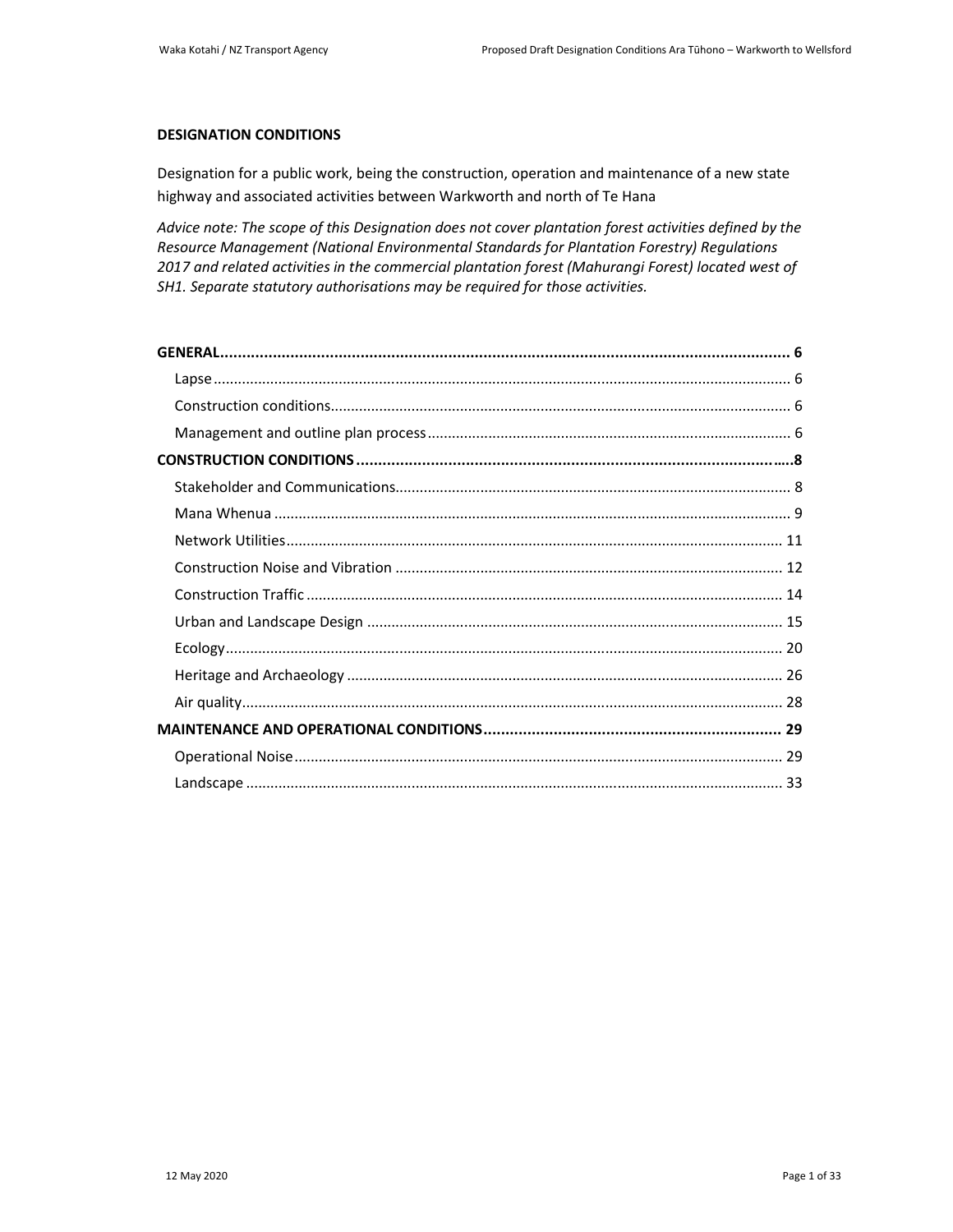## **DEFINITIONS**

The table below defines the acronyms and terms used in the conditions. Defined terms are capitalised throughout the conditions.

| <b>Acronym / Term</b>                      | <b>Definition / Meaning</b>                                                                                                                                         |
|--------------------------------------------|---------------------------------------------------------------------------------------------------------------------------------------------------------------------|
| <b>Active Roost Site</b>                   | An area within the home range of a bat population and where there is<br>potential for bats to be roosting in any suitable tree or cluster of trees                  |
| <b>Auckland Transport</b>                  | The Chief Executive of Auckland Transport or authorised delegate                                                                                                    |
| AUP(OP)                                    | Auckland Unitary Plan Operative in Part                                                                                                                             |
| Avifauna                                   | Indigenous bird species of NZ                                                                                                                                       |
| Best Practicable Option or<br><b>BPO</b>   | Best Practicable Option as defined in section 2 of the Resource<br>Management Act 1991.                                                                             |
| <b>Building-Modification</b><br>Mitigation | As defined in New Zealand Standard NZS 6806:2010: Acoustics -<br>Road-traffic noise – New and altered roads                                                         |
| CAQMP                                      | Construction Air Quality Management Plan                                                                                                                            |
| <b>CNVMP</b>                               | Construction Noise and Vibration Management Plan                                                                                                                    |
| <b>CIR</b>                                 | <b>Cultural Indicators Report</b>                                                                                                                                   |
| <b>Construction Works</b>                  | Activities undertaken to construct the Project excluding Enabling<br>Works                                                                                          |
| <b>COPTTM</b>                              | NZ Transport Agency Code of Practice for Temporary Traffic<br>Management                                                                                            |
| <b>CTMP</b>                                | <b>Construction Traffic Management Plan</b>                                                                                                                         |
| Day(s)                                     | Has the same meaning as "working day" under section 2 of the RMA                                                                                                    |
| Designation                                | The designation included in the AUP(OP)                                                                                                                             |
| <b>EMP</b>                                 | <b>Ecology Management Plan</b>                                                                                                                                      |
| <b>Ecological Site</b>                     | The areas identified on Maps $18 - 20$                                                                                                                              |
| <b>Ecological Value</b>                    | The value of an Ecological Site (i.e. Low-Moderate or High-Very High)<br>identified using the criteria in the EIANZ Guidelines                                      |
| <b>EIANZ Guidelines</b>                    | Ecological Impact Assessment Guidelines for New Zealand 2nd Edition,<br>EIANZ, 2018                                                                                 |
| <b>Enabling Works</b>                      | Preliminary construction activities as follows:<br>geotechnical investigations (including trial embankments)<br>formation of access for geotechnical investigations |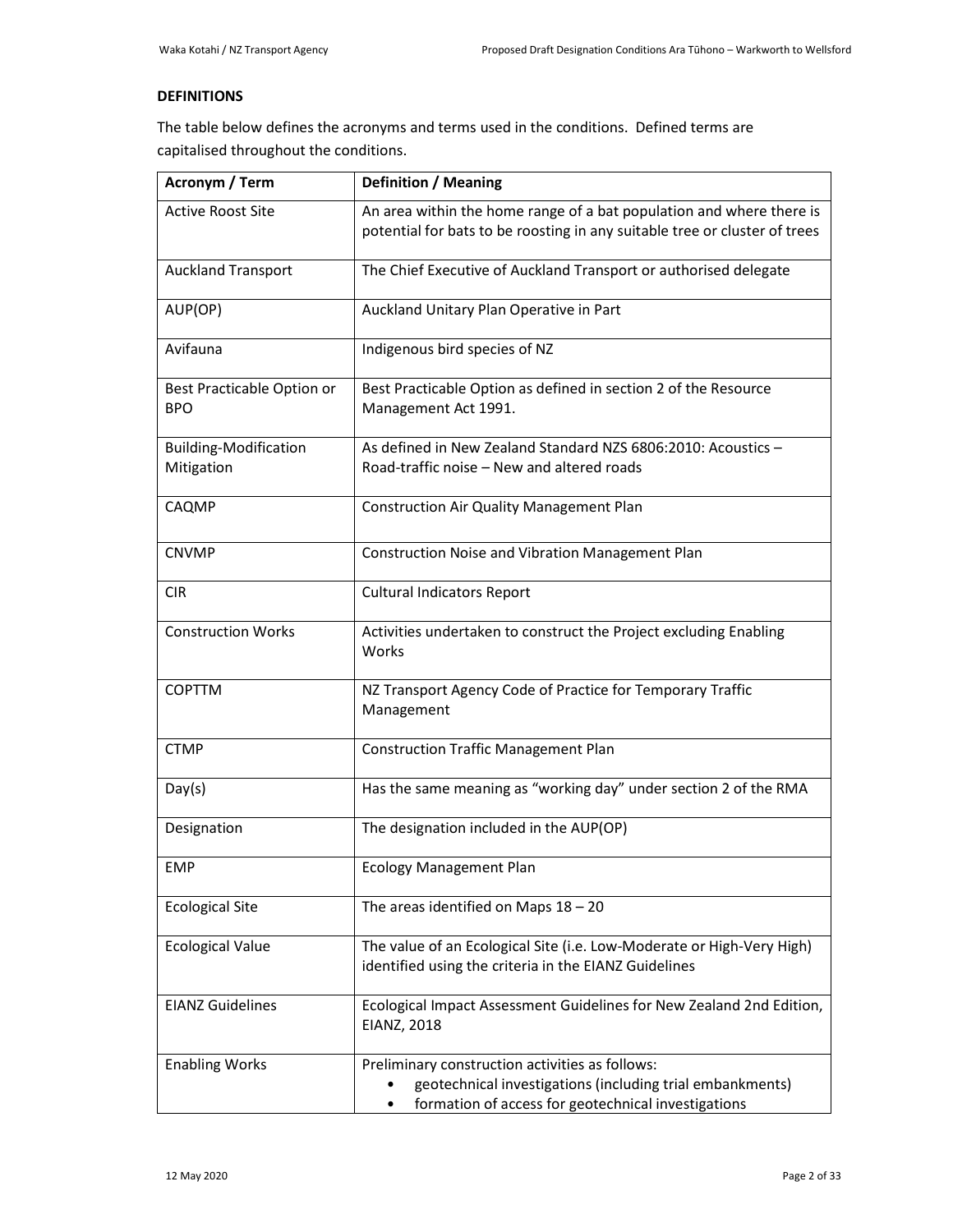| <b>Acronym / Term</b>                              | <b>Definition / Meaning</b>                                                                                                                                                                                                                                                                                                                                 |
|----------------------------------------------------|-------------------------------------------------------------------------------------------------------------------------------------------------------------------------------------------------------------------------------------------------------------------------------------------------------------------------------------------------------------|
|                                                    | establishment of site yards, site offices, site entrances and<br>fencing<br>constructing and sealing site access roads<br>demolition or removal of buildings and structures<br>relocation of services<br>establishment of mitigation measures (such as erosion and<br>sediment control measures, temporary noise walls, earth<br>bunds and screen planting) |
| <b>EWCMP</b>                                       | Enabling Works Cultural Monitoring Plan                                                                                                                                                                                                                                                                                                                     |
| <b>EWCTMP</b>                                      | Enabling Works Construction Traffic Management Plan                                                                                                                                                                                                                                                                                                         |
| Fauna                                              | Indigenous fauna of NZ, excluding fauna as defined in Avifauna above                                                                                                                                                                                                                                                                                        |
| Habitable Space                                    | As defined in New Zealand Standard NZS 6806:2010: Acoustics -<br>Road-traffic noise - New and altered roads                                                                                                                                                                                                                                                 |
| <b>HAMP</b>                                        | Heritage and Archaeology Management Plan                                                                                                                                                                                                                                                                                                                    |
| <b>Heavy Vehicle</b>                               | A motor vehicle having a gross laden weight exceeding 3500 kg                                                                                                                                                                                                                                                                                               |
| <b>Highly Sensitive Receiver</b><br>(HSR)          | Residential dwellings within:<br>200m of the Designation boundary;<br>50m of sealed access roads used for Project Works up to 500<br>m outside of the Designation boundary; and<br>100m of unsealed access roads used for Project Works<br>$\bullet$<br>outside of the Designation boundary.                                                                |
| <b>HNZPT</b>                                       | Heritage New Zealand Pouhere Taonga                                                                                                                                                                                                                                                                                                                         |
| <b>HNZPTA</b>                                      | Heritage New Zealand Pouhere Taonga Act 2014                                                                                                                                                                                                                                                                                                                |
| Manager                                            | The Manager - Resource Consents, of Auckland Council, or authorised<br>delegate                                                                                                                                                                                                                                                                             |
| Mana Whenua                                        | Māori with ancestral rights to resources in the Project area and<br>responsibilities as kaitiaki over their tribal lands, waterways and other<br>taonga                                                                                                                                                                                                     |
| <b>Mitigation Sites</b>                            | The Mitigation Sites identified on Maps $7 - 12$                                                                                                                                                                                                                                                                                                            |
| <b>Network Utility</b><br>Operation(s)/Operator(s) | As defined in section 166 of the RMA                                                                                                                                                                                                                                                                                                                        |
| <b>NMP</b>                                         | Noise Mitigation Plan                                                                                                                                                                                                                                                                                                                                       |
| Noise Criteria Categories                          | The groups of preference for sound levels established in accordance<br>with New Zealand Standard NZS 6806:2010: Acoustics - Road-traffic<br>noise - New and altered roads when determining the BPO for noise<br>mitigation (Categories A, B and C)                                                                                                          |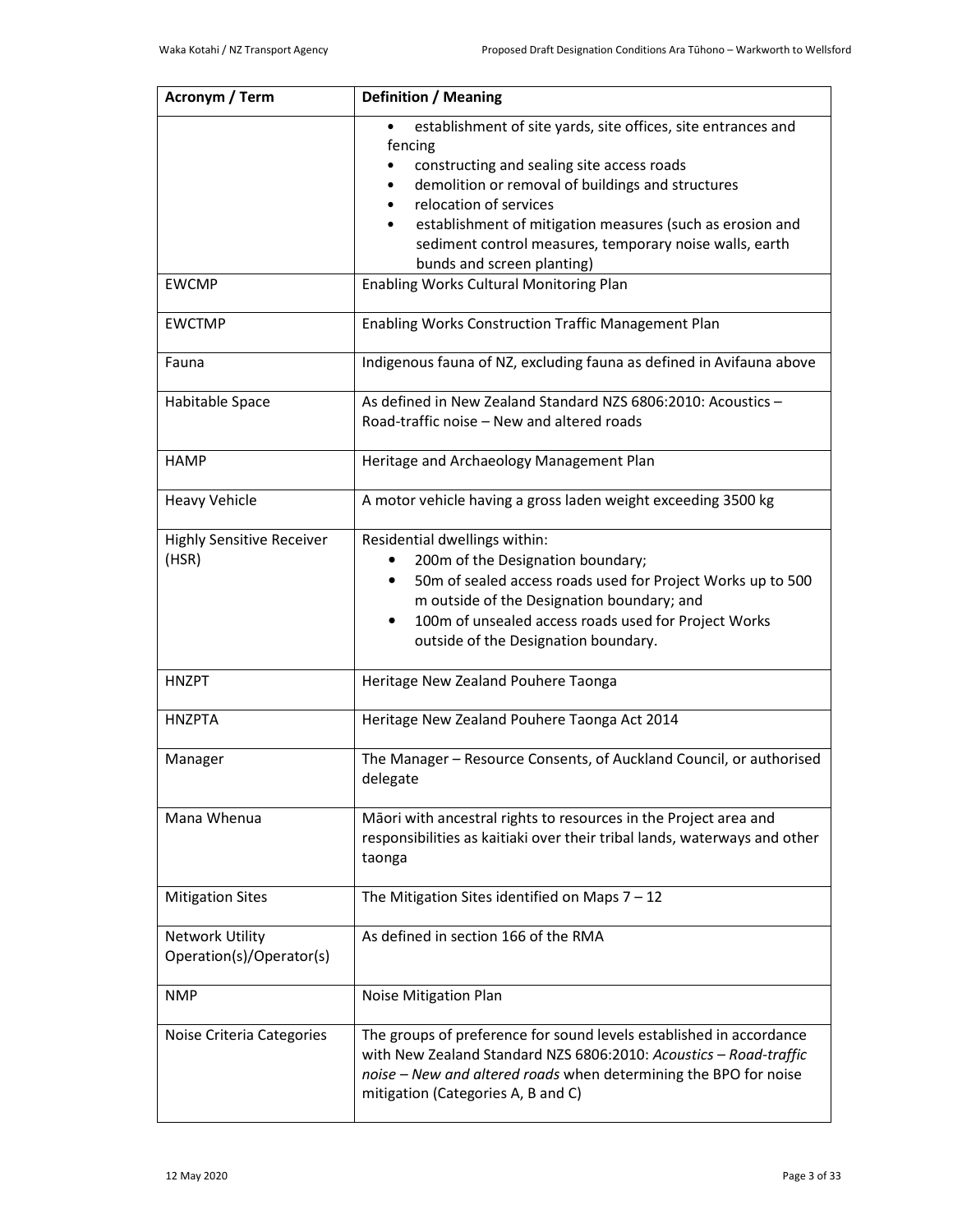| <b>Acronym / Term</b>                               | <b>Definition / Meaning</b>                                                                                                                                                                           |
|-----------------------------------------------------|-------------------------------------------------------------------------------------------------------------------------------------------------------------------------------------------------------|
| NZS 6803                                            | New Zealand Standard 6803:1999: Acoustics - Construction Noise                                                                                                                                        |
| NZS 6806                                            | New Zealand Standard NZS 6806:2010: Acoustics - Road-traffic noise<br>- New and altered roads                                                                                                         |
| <b>PPF</b>                                          | Protected Premises and Facilities as defined in New Zealand Standard<br>NZS 6806:2010: Acoustics - Road-traffic noise - New and altered<br>roads                                                      |
| Project                                             | The construction, maintenance and operation of the Ara Tūhono<br>Warkworth to Wellsford Project, which extends from Warkworth to<br>north of Te Hana                                                  |
| Project Liaison Person                              | The person or persons appointed for the duration of the construction<br>phase of the Project to be the main and readily accessible point of<br>contact for persons affected by the construction work  |
| Project Works                                       | All activities undertaken to construct the Project (Construction Works<br>and Enabling Works) and including ecological and landscape<br>mitigation activities) but excluding operation of the highway |
| <b>RMA</b>                                          | Resource Management Act 1991                                                                                                                                                                          |
| <b>SCMP</b>                                         | Stakeholder and Communications Management Plan                                                                                                                                                        |
| SH <sub>1</sub>                                     | State Highway 1                                                                                                                                                                                       |
| <b>SSTMP</b>                                        | Site Specific Traffic Management Plan                                                                                                                                                                 |
| Stage(s)                                            | A specific works area or new land disturbing activity associated with<br>construction of the Project as nominated by the Consent Holder.                                                              |
| <b>Stormwater Management</b><br>Wetland             | A permanent stormwater management device in the form of a<br>constructed wetland designed to manage stormwater runoff volume,<br>flow and/or contaminant loads prior to discharge                     |
| <b>Structural Mitigation</b>                        | As defined in New Zealand Standard NZS 6806:2010: Acoustics -<br>Road-traffic noise - New and altered roads                                                                                           |
| Suitably Qualified and<br><b>Experienced Person</b> | A person (or persons) who can provide sufficient evidence to<br>demonstrate their suitability and competence                                                                                          |
| <b>Threatened Species</b>                           | Species listed as per the Department of Conservation's New Zealand<br><b>Threat Classification System (NZTCS)</b>                                                                                     |
| <b>TTM</b>                                          | <b>Temporary Traffic Management</b>                                                                                                                                                                   |
| <b>ULDF</b>                                         | Urban and Landscape Design Framework                                                                                                                                                                  |
| ULDMP                                               | Urban and Landscape Design Management Plan                                                                                                                                                            |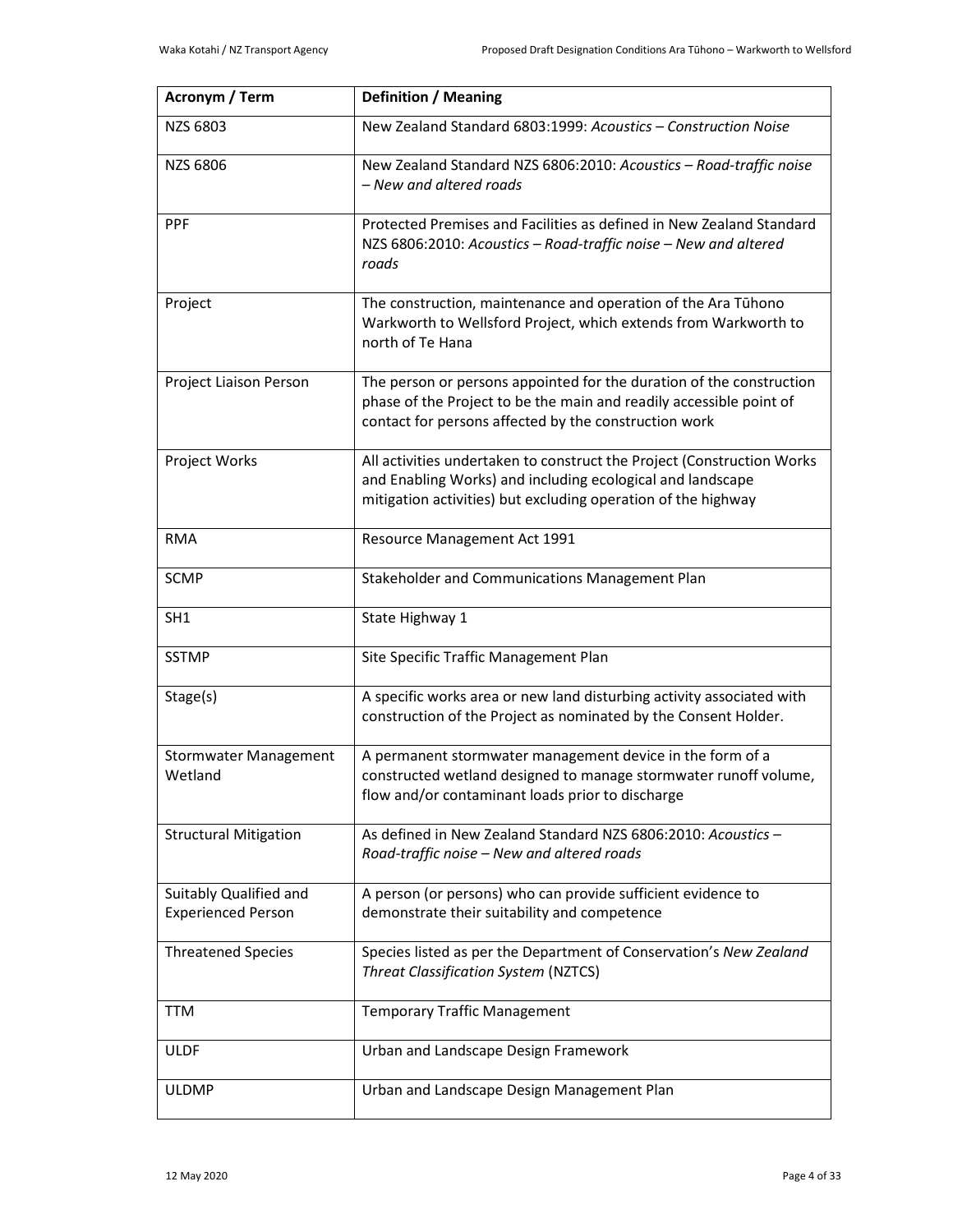| Acronym / Term | <b>Definition / Meaning</b>                                                                                                                                                                                                           |
|----------------|---------------------------------------------------------------------------------------------------------------------------------------------------------------------------------------------------------------------------------------|
| Wetland(s)     | Includes permanently or intermittently wet areas, shallow water, and<br>land water margins that support a natural ecosystem of plants and<br>animals that are adapted to wet conditions, excluding Stormwater<br>Management Wetlands. |

## **Maps:**

| Maps $1-6$     | Representative Watercourses                                      |
|----------------|------------------------------------------------------------------|
| Maps $7-12$    | <b>Mitigation Sites</b>                                          |
| Map $13$       | Fauna Habitat and Flyway mitigation area                         |
| Map 14 - 16    | <b>Bridge Structures in Watercourses</b>                         |
| Map 17         | Crossing of the Kourawhero Stream and associated wetland complex |
| Maps $18 - 20$ | <b>Ecological Sites</b>                                          |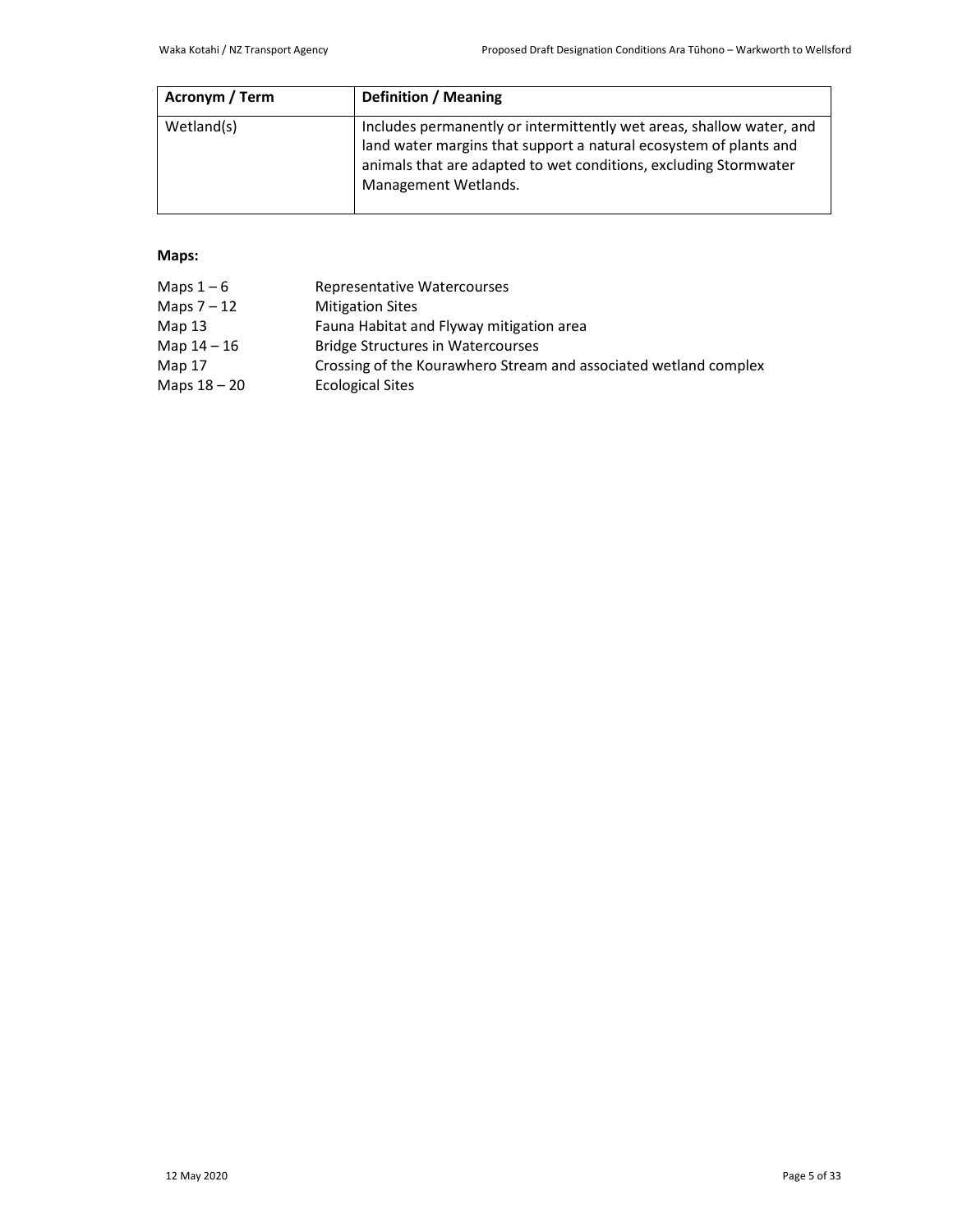## **GENERAL**

1. As soon as practicable following completion of construction of the Project, the Requiring Authority shall give notice to Auckland Council in accordance with section 182 of the RMA for removal of those parts of the designation that are not required for the long-term operation, maintenance and mitigation of effects of the State highway.

## **Lapse**

2. The designation shall lapse if not given effect to within 15 years from the date on which it is included in the District Plan under section 175 of the RMA.

## **Construction conditions**

3. Conditions 4 to 88 relate to construction of the Project and only apply to construction activities. Once construction of the Project is complete these conditions, will no longer apply and can be removed, except for conditions that specify an obligation which continues after construction.

## **Management and outline plan process**

- 4. The Requiring Authority shall prepare, submit to Auckland Council, and implement the Designation management plans in accordance with Table 1 and implement the Designation management plans in accordance with Table 1 and the specific Designation conditions.
- 5. The Requiring Authority may prepare management plans in parts or in Stages to address specific activities or to reflect the staged implementation of the Project Works.
- 6. The Requiring Authority shall not commence Project Works within the area to which a management plan applies until the OPW has been considered in accordance with s176A of the RMA or the required management plan(s) has been certified or is deemed to be certified or otherwise provided to the Council for information.

| <b>Management</b> | <b>Decision</b> | When to submit       | <b>Response time</b> | <b>Duration for</b>        |
|-------------------|-----------------|----------------------|----------------------|----------------------------|
| <b>Plan</b>       | Pathway         |                      | from Manager         | implementation             |
| Stakeholder and   | To Manager for  | At least 20 days     | N/A                  | <b>Duration of Project</b> |
| Communications    | information     | prior to start of    |                      | Works                      |
|                   |                 | <b>Project Works</b> |                      |                            |
| Construction      | Outline Plan of | Prior to start of    | Within               | <b>Duration of Project</b> |
| Noise and         | Works           | <b>Project Works</b> | statutory            | Works                      |
| Vibration         |                 |                      | timeframes           |                            |
| Noise Mitigation  | Outline Plan of | Prior to the         | N/A                  | Throughout the             |
|                   | Works           | Project becoming     |                      | operation of the           |
|                   |                 | operational          |                      | State Highway              |
| Construction      | Outline Plan of | Prior to start of    | Within               | Duration of                |
| Traffic           | Works           | Construction         | statutory            | <b>Construction Works</b>  |
|                   |                 | Works                | timeframes           |                            |

## **Table 1: Management Plan Table**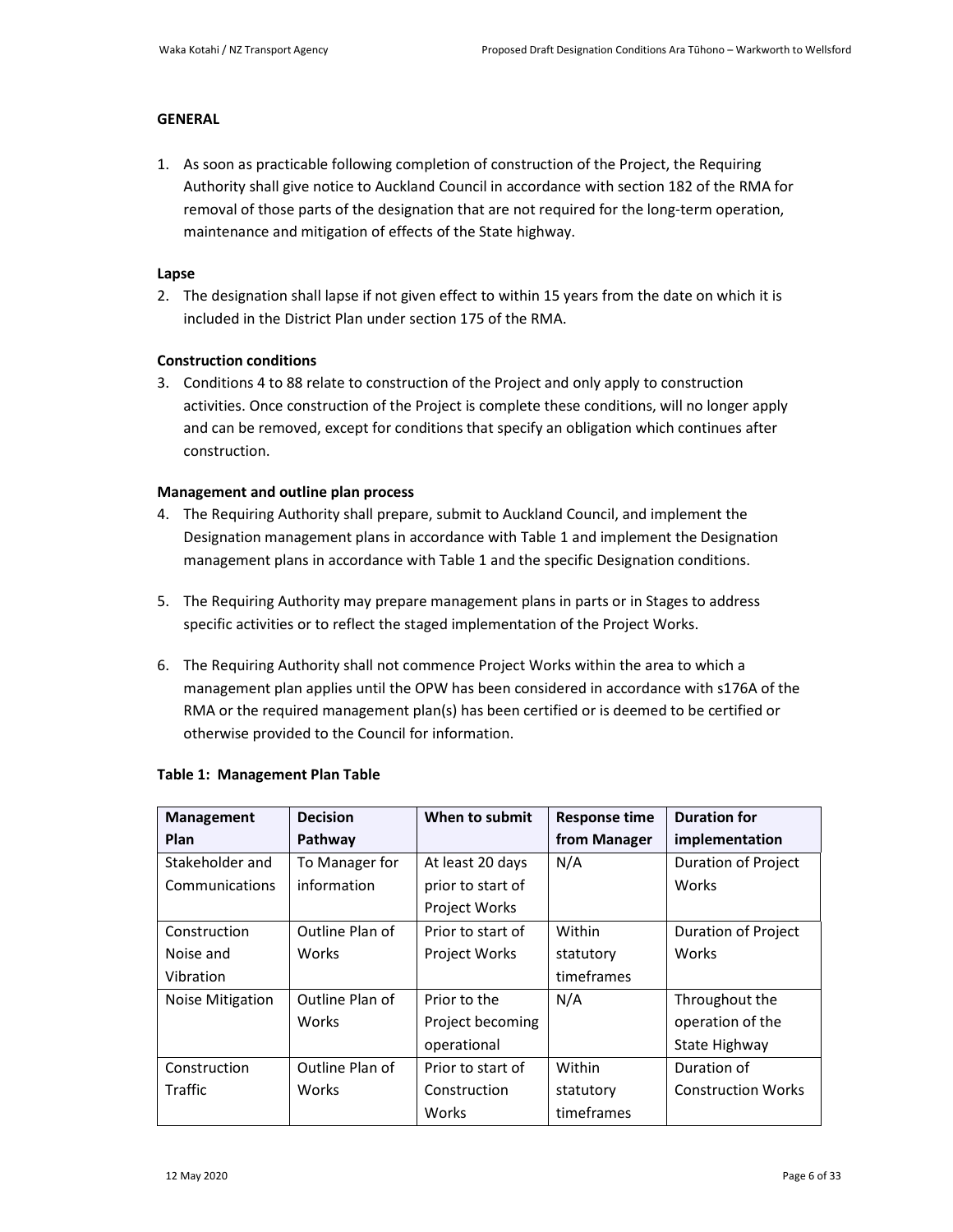| Management              | <b>Decision</b>             | When to submit     | <b>Response time</b> | <b>Duration for</b>         |
|-------------------------|-----------------------------|--------------------|----------------------|-----------------------------|
| Plan                    | Pathway                     |                    | from Manager         | implementation              |
| <b>Enabling Works</b>   | To Road                     | Prior to start of  | N/A                  | <b>Duration of Enabling</b> |
| <b>Traffic</b>          | Controlling                 | relevant Enabling  |                      | Works                       |
|                         | Authority for               | Works              |                      |                             |
|                         | approval via                |                    |                      |                             |
|                         | <b>COPTTM</b> process       |                    |                      |                             |
| Site Specific           | To Road                     | Prior to using the | N/A                  | Duration of use of          |
| <b>Traffic</b>          | Controlling                 | relevant public    |                      | public road for             |
|                         | Authority for               | road               |                      | construction                |
|                         | approval via                |                    |                      | activities.                 |
|                         | <b>COPTTM</b> process       |                    |                      |                             |
| <b>Enabling Works</b>   | To Manager for              | Prior to start of  | N/A                  | <b>Duration of Enabling</b> |
| <b>Traffic</b>          | Information                 | relevant Enabling  |                      | Works                       |
|                         | (approval via               | Works              |                      |                             |
|                         | <b>COPTTM</b>               |                    |                      |                             |
| Urban and               | process)<br>Outline Plan of | Prior to start of  | Within               | Duration of Project         |
| Landscape Design        | Works                       | Project Works      | statutory            | Works                       |
| Framework               |                             |                    | timeframes           |                             |
| Urban and               | Outline Plan of             | Prior to start of  | Within               | Duration of Project         |
| Landscape Design        | Works                       | Construction       | statutory            | Works                       |
| Management              |                             | Works in relevant  | timeframes           |                             |
| Plan/s                  |                             | sector             |                      |                             |
| Ecology                 | Outline Plan of             | Prior to start of  | Within               | As specified in the         |
|                         | Works                       | Project Works      | statutory            | <b>EMP</b>                  |
|                         |                             |                    | timeframes           |                             |
| <b>Biosecurity Plan</b> | Outline Plan of             | Prior to start of  | Within               | Duration of Project         |
|                         | Works                       | Construction       | statutory            | Works                       |
|                         |                             | Works              | timeframes           |                             |
| Heritage and            | Outline Plan of             | Prior to start of  | Within               | Duration of Project         |
| Archaeology             | Works                       | Project Works      | statutory            | Works                       |
|                         |                             |                    | timeframes           |                             |
| <b>Construction Air</b> | Outline Plan of             | Prior to start of  | Within               | Duration of                 |
| Quality                 | Works                       | Construction       | statutory            | <b>Construction Works</b>   |
|                         |                             | Works              | timeframes           |                             |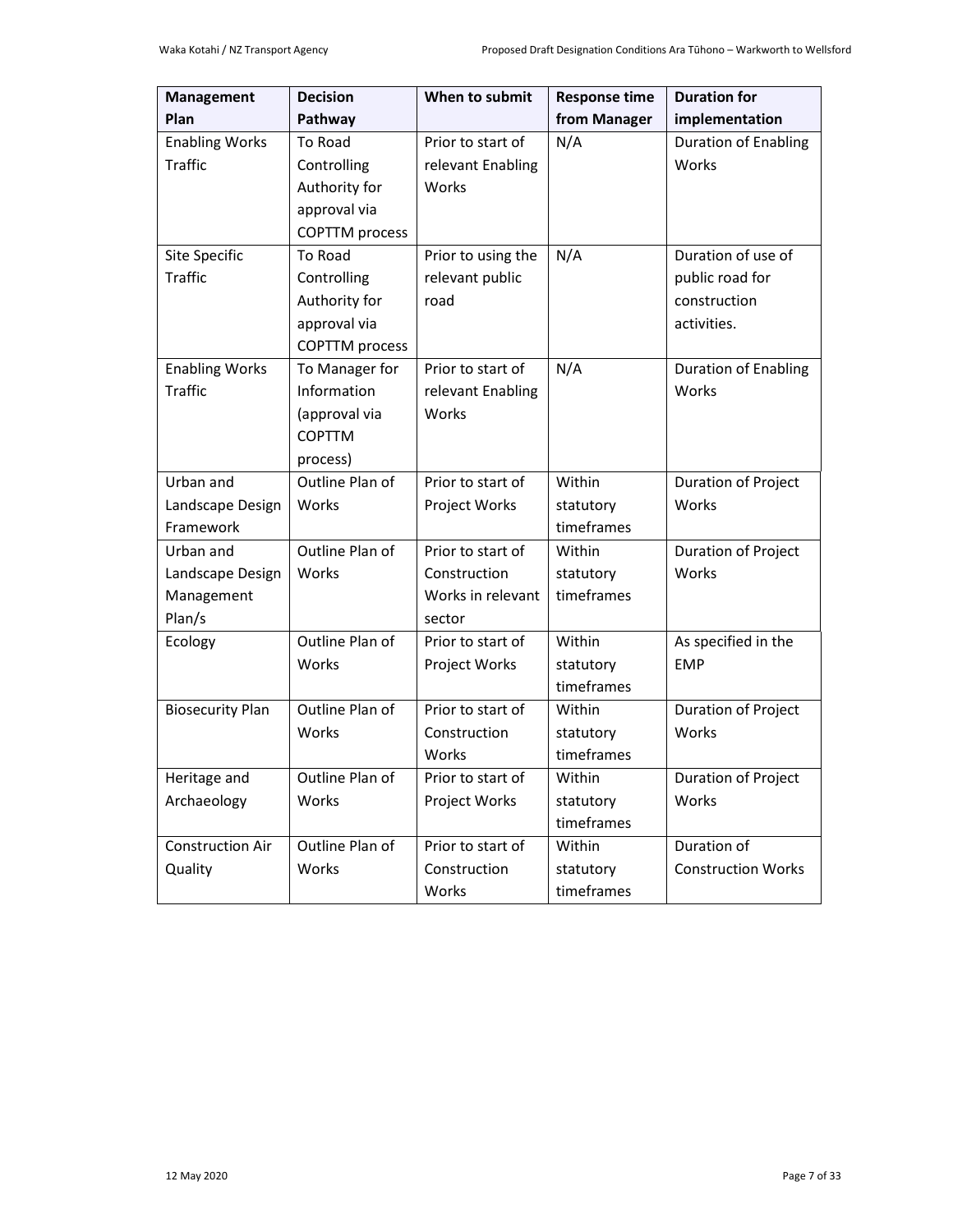#### **CONSTRUCTION CONDITIONS**

## **Stakeholder and Communications**

### *Project Liaison Person*

7. The Requiring Authority shall appoint a Project Liaison Person for the duration of Project Works to be the main and readily accessible point of contact for persons interested in, or affected by, Project Works. The Project Liaison Person's contact details shall be readily available via the internet (e.g. via the Project website) and the Project Liaison Person shall be contactable at all times during Project Works.

### *Stakeholder and Communications Management Plan*

- 8. The Requiring Authority shall prepare a Stakeholder and Communications Management Plan (SCMP) prior to the start of Project Works. The purpose of the SCMP is to set out how the Requiring Authority will communicate with the public and stakeholders for the duration of Project Works.
- 9. The SCMP shall set out the framework for how the Requiring Authority will:
	- a. Engage with stakeholders such as directly affected landowners and immediately adjoining landowners, educational facilities, iwi and hapu groups, community groups, local businesses and representative groups, residents' organisations, other interested groups and individuals, Auckland Council, Auckland Transport and adjacent local authorities, the Rodney Local Board, and Network Utility Operators;
	- b. Inform the communities of Warkworth, Wellsford and Te Hana of construction progress, including proposed hours of work;
	- c. Engage with the communities to foster good relationships and to provide opportunities for learning about the Project; and
	- d. Provide information on key Project milestones.
- 10. The Requiring Authority shall prepare the SCMP in consultation with:
	- a. Auckland Council, with respect to coordination of communications with the public and stakeholders;
	- b. Auckland Transport, with respect to communications relating to Project Works or activities that interface with the local road network; and
	- c. Mana Whenua, with respect to provisions that relate specifically to communications with iwi and hapu groups.

### *Complaints Management Process*

- 11. The Requiring Authority shall keep and maintain a complaints record ("Complaints Record"), recording any complaints received in relation to Project Works for the duration of the Project Works.
- 12. The Complaints Record shall include:
	- a. The name and address (if known) of the complainant;
	- b. Details of the complaint;
	- c. The date and time of the complaint, and the location, date and time of the alleged event giving rise to the complaint;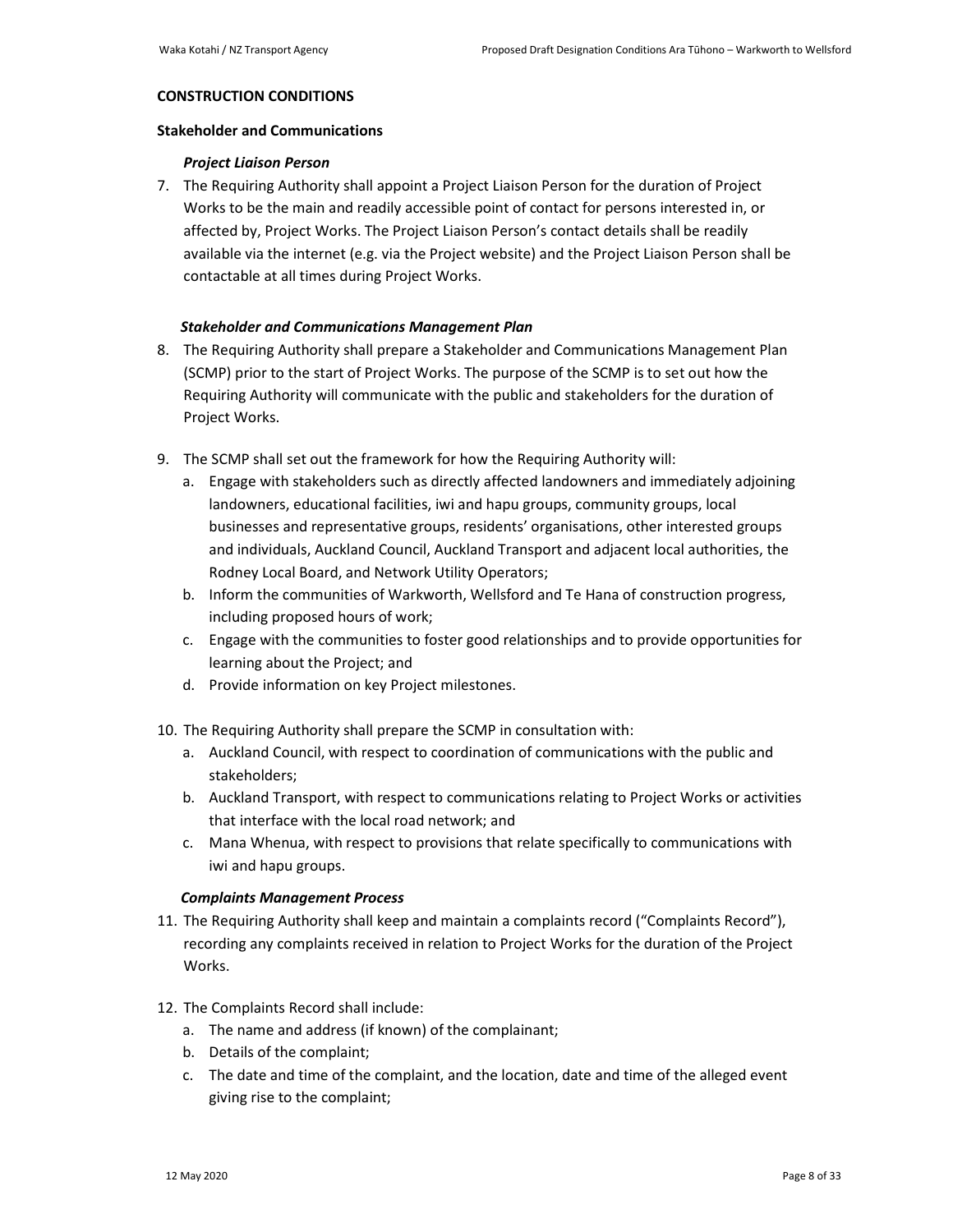- d. The weather conditions at the time of the complaint (as far as reasonably practicable), including wind direction and approximate wind speed if the complaint relates to air quality or noise and where weather conditions are relevant to the nature of the complaint;
- e. Any other activities in the area, unrelated to the Project that may have contributed to the complaint, such as construction undertaken by other parties, fires, traffic accidents or unusually dusty conditions generally;
- f. Measures taken to respond to the complaint or confirmation of no action if deemed appropriate; and
- g. The response provided to the complainant.
- 13. The Requiring Authority shall respond to complaints related to Project Works as soon as practicable.
- 14. The Requiring Authority shall make the Complaints Record available to the Manager upon request.

## **Mana Whenua**

## *Cultural Indicators Report*

- 15. At least 6 months prior to start of detailed design of the Project, the Requiring Authority shall invite Mana Whenua to prepare a Cultural Indicators Report for the Project, or to nominate a person or organisation to prepare a Cultural Indicators Report on their behalf. The purpose of the Cultural Indicators Report is to assist with the protection and management of Ngā Taonga Tuku Iho (treasures handed down by our ancestors) during Construction Works.
- 16. The Cultural Indicators Report should:
	- a. Identify cultural sites, landscapes and values that have the potential to be affected by Construction Works;
	- b. Set out the desired outcomes and recommended methods for management of potential effects on cultural sites, landscapes and values;
	- c. Identify cultural indicators of traditional association, mahinga kai and cultural stream health as relevant to the Construction Works;
	- d. Set out recommended methods to measure the effects on identified cultural indicators during Construction Works;
	- e. Identify opportunities for restoration and enhancement of Mauri and mahinga kai within the Project area; and
	- f. Identify cultural values that should be acknowledged in the development of the ULDF, the EMP, the HAMP and the Cultural Monitoring Plan for the Construction Works.
- 17. The Requiring Authority shall discuss the recommended methods set out in the Cultural Indicators Report with Mana Whenua and implement the methods where practicable to do so.
- 18. Conditions 16 and 17 will cease to apply if:
	- a. Mana Whenua have been invited to prepare a Cultural Indicators Report at least 12 months prior to start of Construction Works; and
	- b. Mana Whenua have not provided a Cultural Indicators Report within six months prior to start of Construction Works.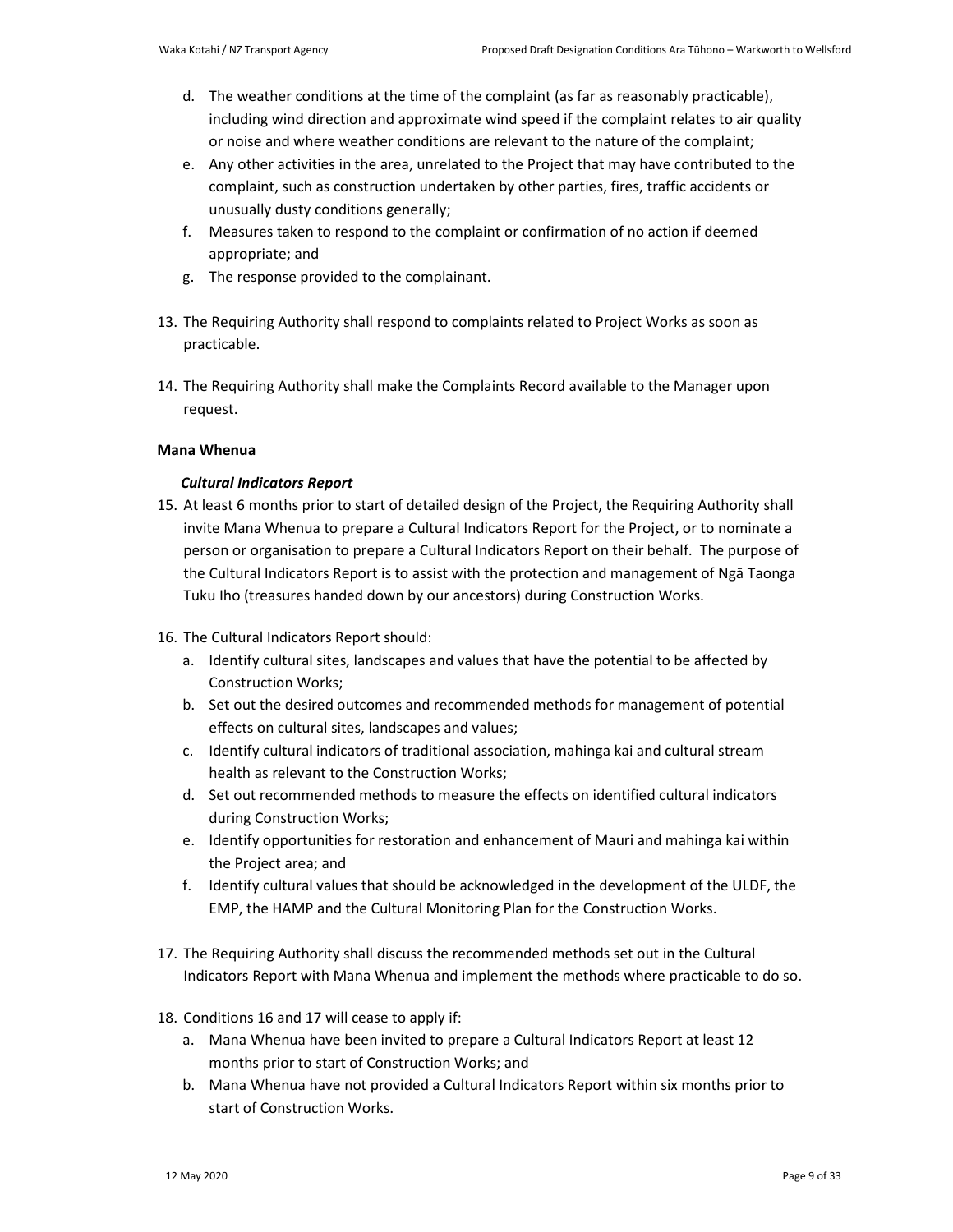### *Cultural Artworks Plan*

19. At least 18 months prior to start of Construction Works, the Requiring Authority shall invite Mana Whenua to prepare a cultural artworks plan to identify possible artworks or features to reflect sites and values of significance to Mana Whenua. Condition 19 will cease to apply if Mana Whenua have been invited to prepare a Cultural Artwork Plan and have not provided it within six months prior to start of Construction Works.

## *Cultural Monitoring Plan (Construction)*

- 20. At least 18 months prior to start of Construction Works, the Requiring Authority shall prepare a Cultural Monitoring Plan. The plan shall be prepared by a Suitably Qualified and Experienced Person who is identified in collaboration with Mana Whenua. Collaboration shall be completed within 30 Days of initiation by the Requiring Authority. The purpose of the cultural monitoring plan is to identify methods for undertaking cultural monitoring.
- 21. The Cultural Monitoring Plan shall include:
	- a. Requirements for formal dedication or cultural interpretation to be undertaken prior to start of Construction Works in areas identified as having significance to Mana Whenua;
	- b. Requirements and protocols for cultural inductions;
	- c. Identification of representative activities, sites and areas where cultural monitoring is required during particular Construction Works and the scope of cultural monitoring as appropriate to reflect the timing, location and scale of the Construction Works;
	- d. Identification of personnel to undertake cultural monitoring, including any geographic definition of their responsibilities;
	- e. Details of personnel to assist with management of any issues identified during cultural monitoring, including implementation of the Accidental Discovery Protocol developed under the conditions titled "Accidental Discovery Protocol" (conditions 82 to 85); and
	- f. The Cultural Monitoring Plan shall align with the requirements of other conditions of the Designation and resource consents for the Project which require monitoring during Construction Works.
- 22. If Enabling Works involving soil disturbance are undertaken, at least 6 months prior to the start of Enabling Works, the Requiring Authority shall prepare an Enabling Works Cultural Monitoring Plan (EWCMP). The plan shall be prepared by a Suitably Qualified and Experienced Person who is identified in collaboration with Mana Whenua. Collaboration shall be completed within 20 Days of initiation by the Requiring Authority.
- 23. The EWCMP shall be prepared in general accordance with the Cultural Monitoring Plan conditions 20 to 21 but with the scope modified as appropriate to reflect the timing, location and scale of the Enabling Works.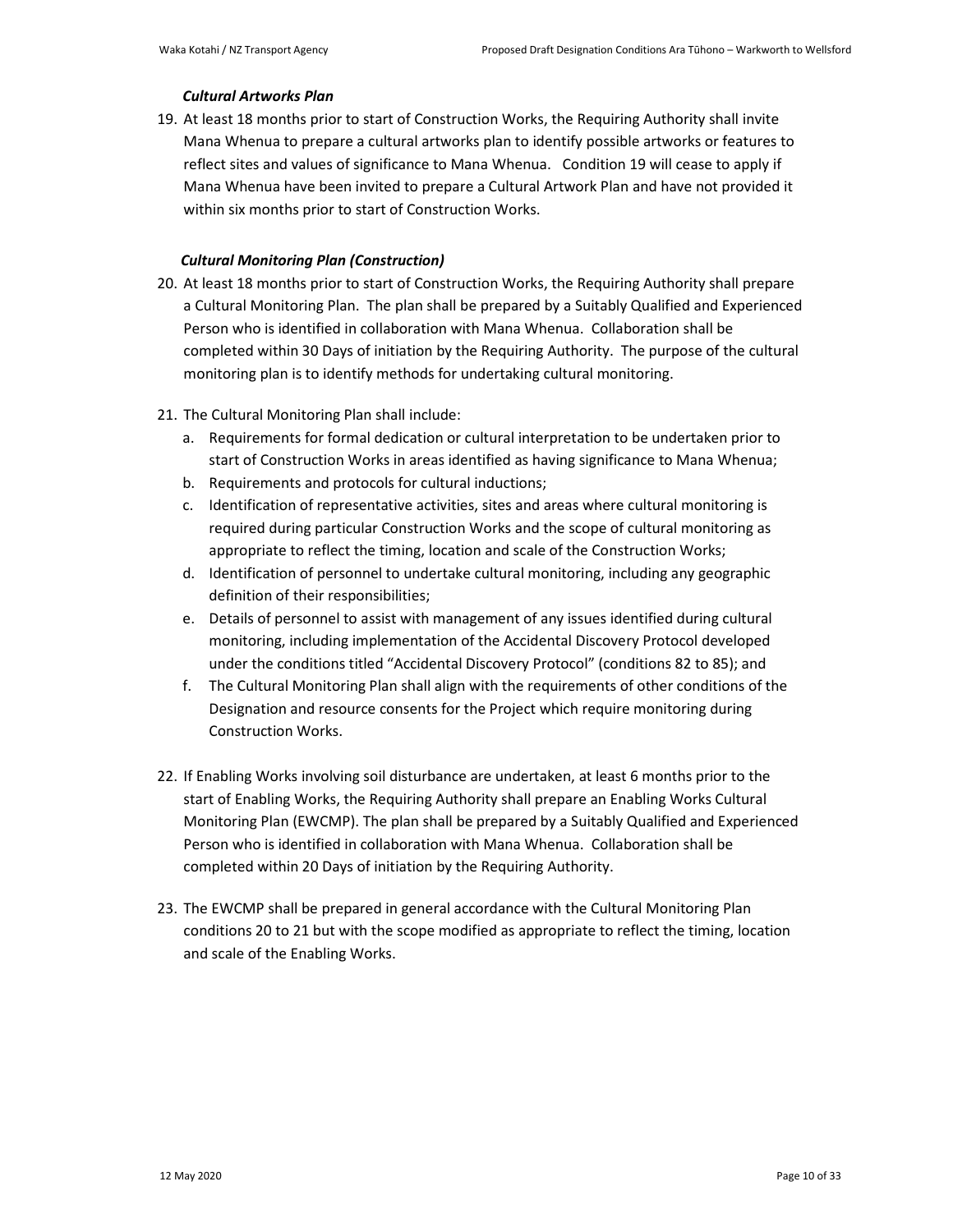### **Network Utilities**

- 24. The Requiring Authority shall ensure that Project Works do not adversely impact on the ongoing safe and efficient operation of Network Utility Operations. The scope, timing and methodology for utility protection and / or relocation works shall be developed in consultation with the relevant Network Utility Operator to ensure ongoing safe and efficient operation for the required works.
- 25. In consultation with Transpower New Zealand Limited, the Requiring Authority shall develop procedures, methods and measures to be implemented during Project Works to:
	- a. Manage effects of dust and other material potentially resulting from Project Works and able to cause material damage, beyond normal wear and tear, to overhead high voltage transmission lines through the Project area;
	- b. Ensure that no activity is undertaken during construction that would result in ground vibrations, ground instability and/or ground settlement likely to cause material damage to Transpower's assets; and
	- c. Meet applicable standards and Codes of Practice applying to the design and construction of Project Works that interface with the assets of Transpower.

*Advice Note: Along with the RMA processes, there are other additional processes and approvals applying to any work or activity that affect network utilities. The Requiring Authority may require additional approvals from Network Utility Operators prior to any works commencing in proximity to network utilities.*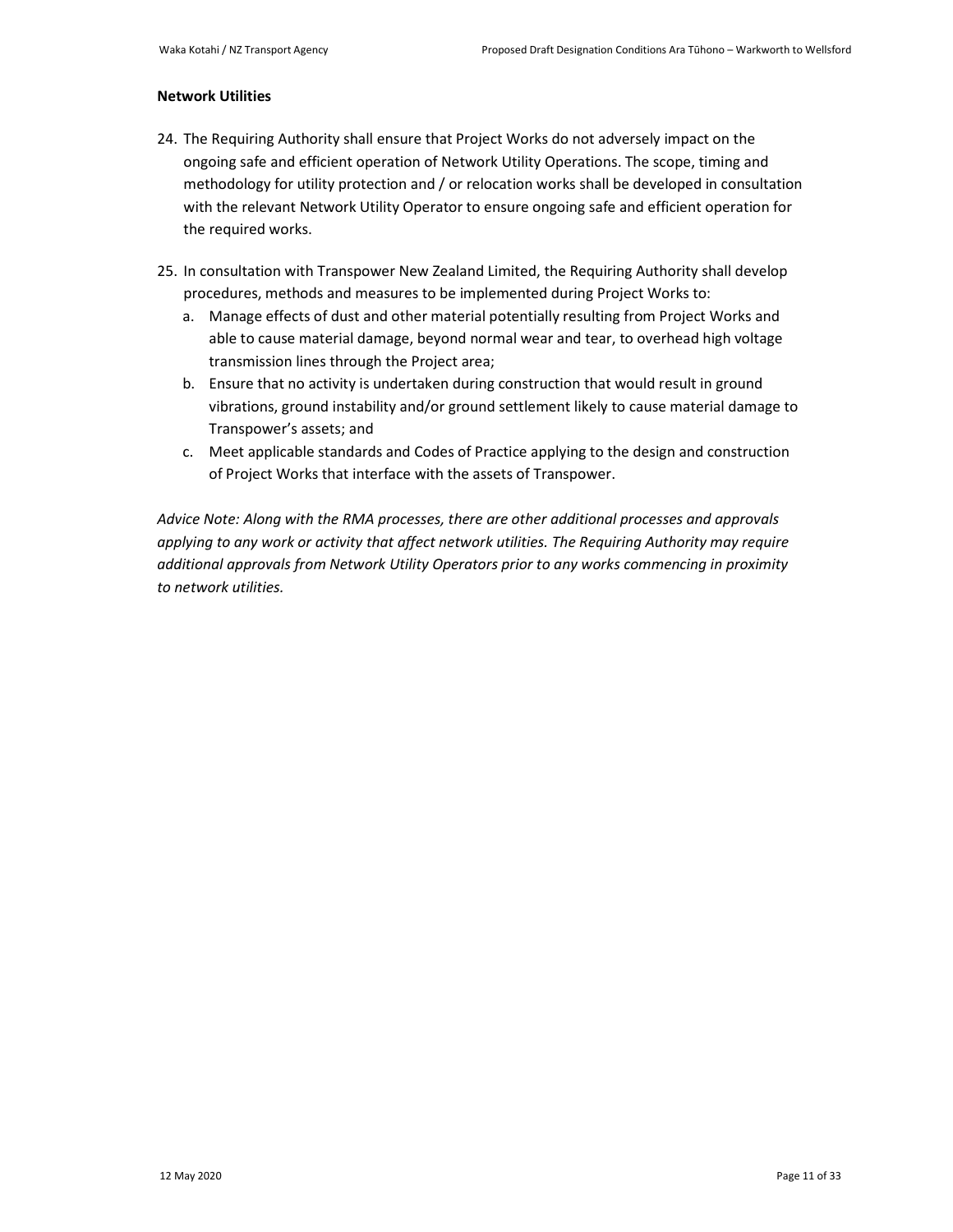# **Construction Noise and Vibration**

# *Noise Criteria*

- 26. Construction noise from Project Works shall, as far as practicable, comply with the following criteria in accordance with NZS6803:
	- a. Residential receivers:

|                        | <b>Time</b> | dB LAeq(T) | dB LAmax |
|------------------------|-------------|------------|----------|
| Weekdays               | 0630-0730   | 55         | 75       |
|                        | 0730-1800   | 70         | 85       |
|                        | 1800-2000   | 65         | 80       |
|                        | 2000-0630   | 45         | 75       |
| Saturdays              | 0630-0730   | 45         | 75       |
|                        | 0730-1800   | 70         | 85       |
|                        | 1800-2000   | 45         | 75       |
|                        | 2000-0630   | 45         | 75       |
| Sundays and            | 0630-0730   | 45         | 75       |
| <b>Public Holidays</b> | 0730-1800   | 55         | 85       |
|                        | 1800-2000   | 45         | 75       |
|                        | 2000-0630   | 45         | 75       |

b. Industrial and commercial receivers:

| Time      | dB LAeq(T) |
|-----------|------------|
| 0730-1800 | 70         |
| 1800-0730 | 75         |

## **Notes:**

"(T)" is a representative assessment duration between 10 and 60 minutes.

Measurement and assessment of air blast noise shall be undertaken in accordance with AS 2187-2:2006 Explosives – Storage and use - Part 2: Use of explosives, (as it relates to air blast).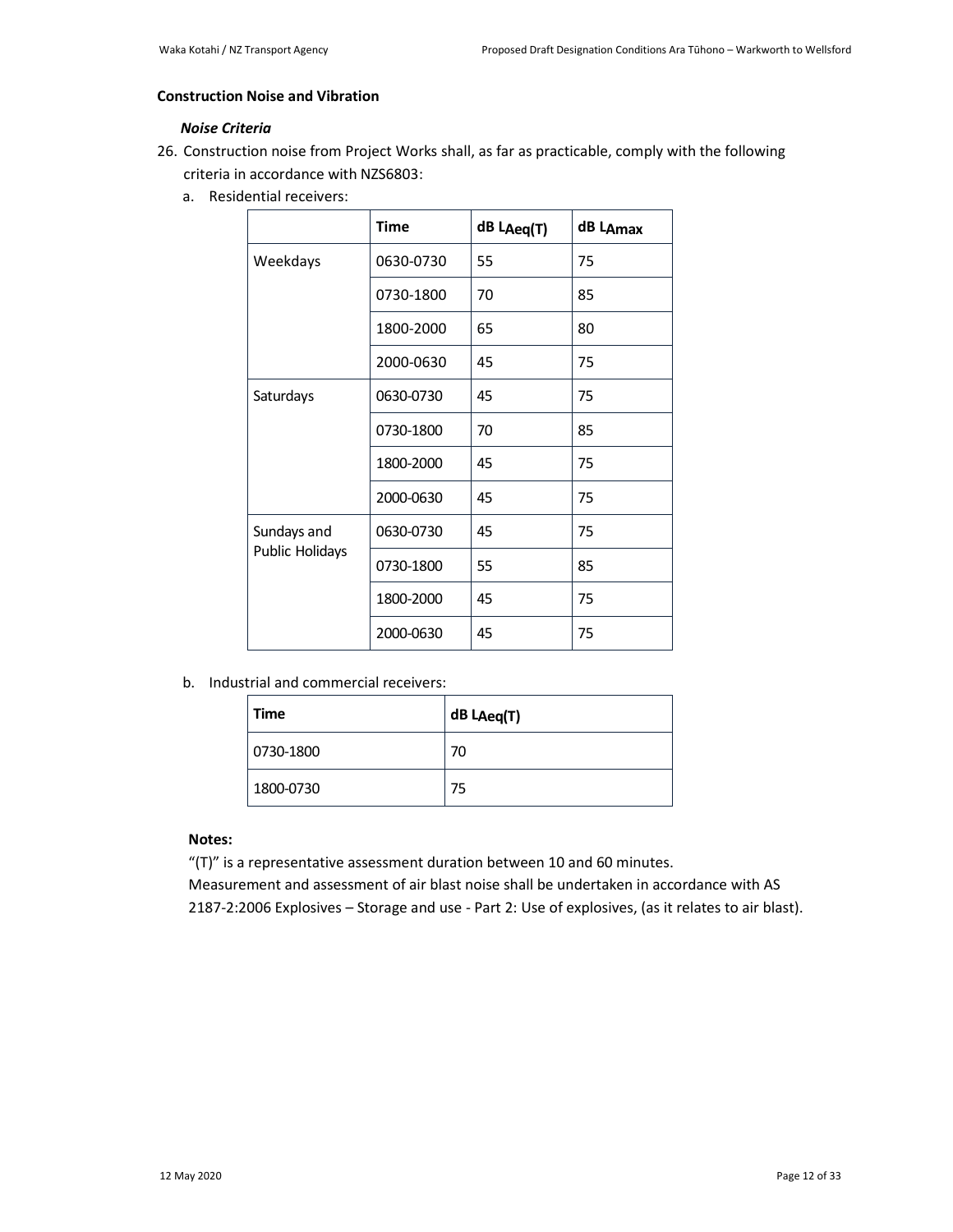#### *Vibration Criteria*

27. Vibration from Project Works shall, as far as practicable, comply with the following criteria:

| <b>Receiver</b>                | Location                      | <b>Detail</b>                                 | <b>Category A</b>        | <b>Category B</b>                                 |
|--------------------------------|-------------------------------|-----------------------------------------------|--------------------------|---------------------------------------------------|
| Occupied<br>PPF <sub>S</sub> * | Inside the<br>building        | Night-time 2000h -<br>0630h                   | $0.3$ mm/s<br><b>PPV</b> | 1mm/s PPV                                         |
|                                |                               | Daytime 0630h -<br>2000h                      | 1mm/s PPV                | 5mm/s PPV                                         |
|                                |                               | Blasting $-$ vibration                        | 5mm/s PPV                | 10mm/s PPV                                        |
| Other<br>occupied<br>buildings | Inside the<br>building        | Daytime 0630h -<br>2000h                      | 2mm/s PPV                | 5mm/s PPV                                         |
| All other<br>buildings         | <b>Building</b><br>Foundation | Vibration - transient<br>(including blasting) | 5mm/s PPV                | BS 5228-2<br>Table B.2                            |
|                                |                               | Vibration -<br>continuous                     |                          | BS 5228-2<br>50% of<br>Table<br><b>B.2</b> values |

#### **Notes:**

Measurements of construction vibration shall be undertaken in accordance with ISO 4866:2010 Mechanical vibration and shock – Vibration of fixed structures – Guidelines for the measurement of vibrations and evaluation of their effects on structures.

\* For vibration, protected premises and facilities (PPFs) are dwellings, educational facilities, boarding houses, homes for the elderly and retirement villages, marae, hospitals that contain in-house patient facilities and buildings used as temporary accommodation (eg motels and hotels).

### *Construction Noise and Vibration Management Plan*

- 28. The Requiring Authority shall prepare a Construction Noise and Vibration Management Plan (CNVMP) to identify how conditions 26 to 27 will be met prior to Project Works commencing. The CNVMP shall be prepared by a Suitably Qualified and Experienced Person and shall identify the Best Practicable Option for management and mitigation of all construction noise and vibration, including where full compliance with the criteria in conditions 26 to 27 cannot practicably be achieved. The CNVMP shall, at a minimum, include the information required by NZS 6803, Annex E2. The term 'noise' in that document shall be interpreted as 'noise and vibration'.
- 29. If during Project Works noise and vibration levels from Project Works are measured or predicted to exceed the noise criteria in condition 26 or the Category A vibration criteria in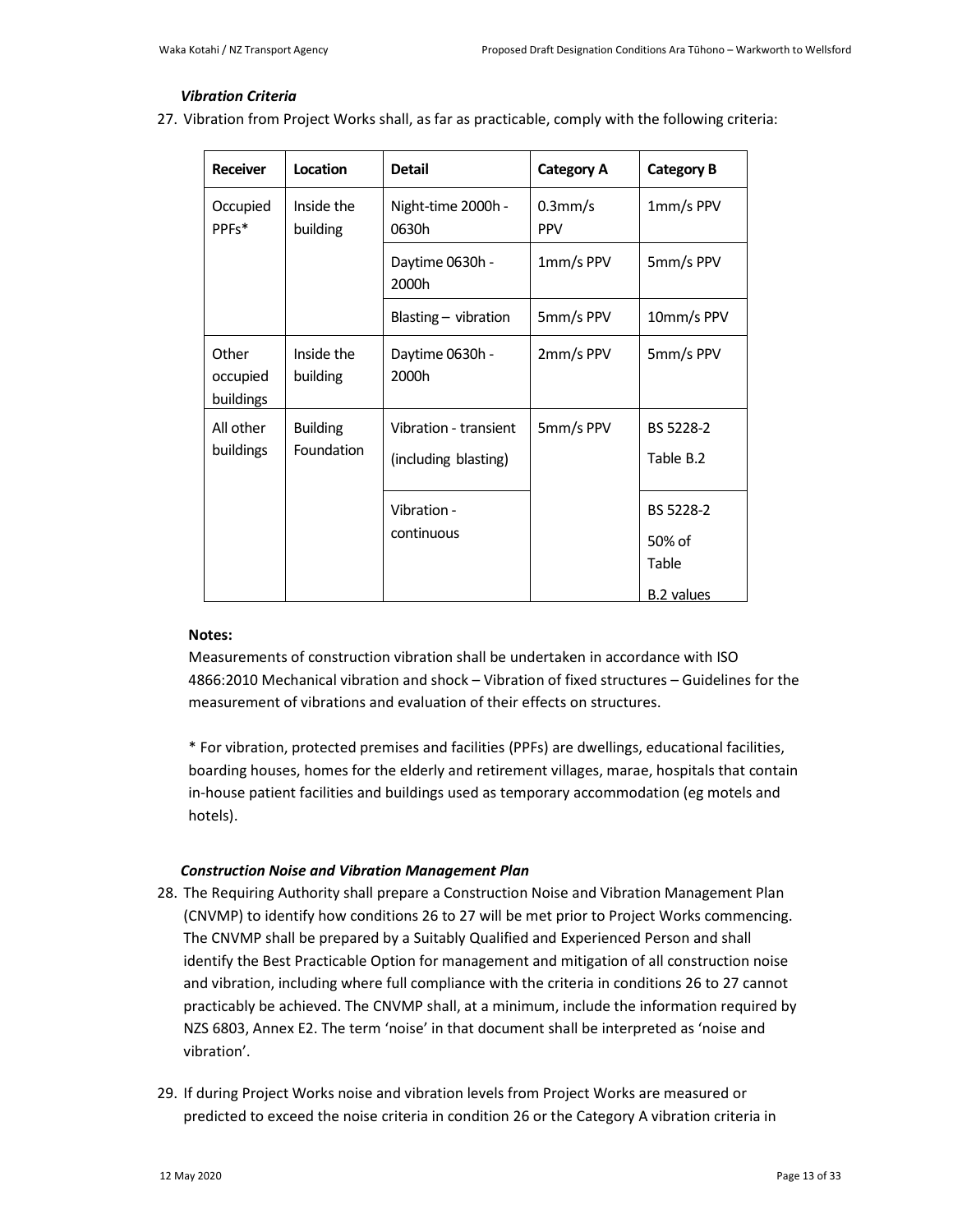condition 27, then a Suitably Qualified and Experienced Person shall be engaged to identify specific Best Practicable Option measures to enable compliance with the criteria as far as practicable. The measures shall be added as a schedule to the CNVMP, implemented by the Requiring Authority for the duration of the relevant works, and provided to the Manager for information within five Days before the specific construction activity is undertaken, where practicable.

30. If during Project Works vibration levels from Project Works are measured or predicted to exceed the Category B criteria in condition 27, then the relevant works shall not commence until a Suitably Qualified and Experienced Person has monitored the vibration levels at those affected buildings and identified specific Best Practicable Option measures to manage the vibration. Vibration monitoring shall continue throughout those works. The measures shall be added as a schedule to the CNVMP, implemented by the Requiring Authority for the duration of the relevant works, and provided to the Manager for information within five Days before the specific construction activity is undertaken, where practicable.

#### **Construction Traffic**

### *General construction traffic management*

- 31. Kraack Road shall not be used as a haulage route for Heavy Vehicles between State Highway 1 and Saunders Road.
- 32. Construction Works shall be managed to enable pedestrian access along Te Araroa Walkway where feasible and practicable to do so and the health and safety of users can be maintained.
- 33. Any damage to a local road at a construction site access point, which is verified by a Suitably Qualified and Experienced Person as being directly attributable to Heavy Vehicles entering or exiting the construction site at that location, shall be repaired within two weeks or within an alternative timeframe to be agreed with Auckland Transport. All repairs shall be undertaken in accordance with the Auckland Transport Code of Practice.

#### *Construction Traffic Management Plan*

- 34. The Requiring Authority shall manage construction traffic and construction parking to:
	- a. Protect public safety including the safe passage of pedestrians and cyclists;
	- b. Minimise delays to road users, particularly during peak traffic periods;
	- c. Minimise interruption to property access; and
	- d. Inform the public about any potential impacts on the road network.
- 35. The Requiring Authority shall prepare a Construction Traffic Management Plan (CTMP) for the Project to identify how condition 34 will be met prior to the start of Construction Works. The CTMP shall be prepared by a Suitably Qualified and Experienced Person and shall include the following:
	- a. Methods that will be undertaken to communicate traffic management measures to affected road users (residents/public/stakeholders/emergency services);
	- b. Identification of traffic management activities and sequencing proposed for the Project, including a staff travel plan, site access routes and site access points for Heavy Vehicles;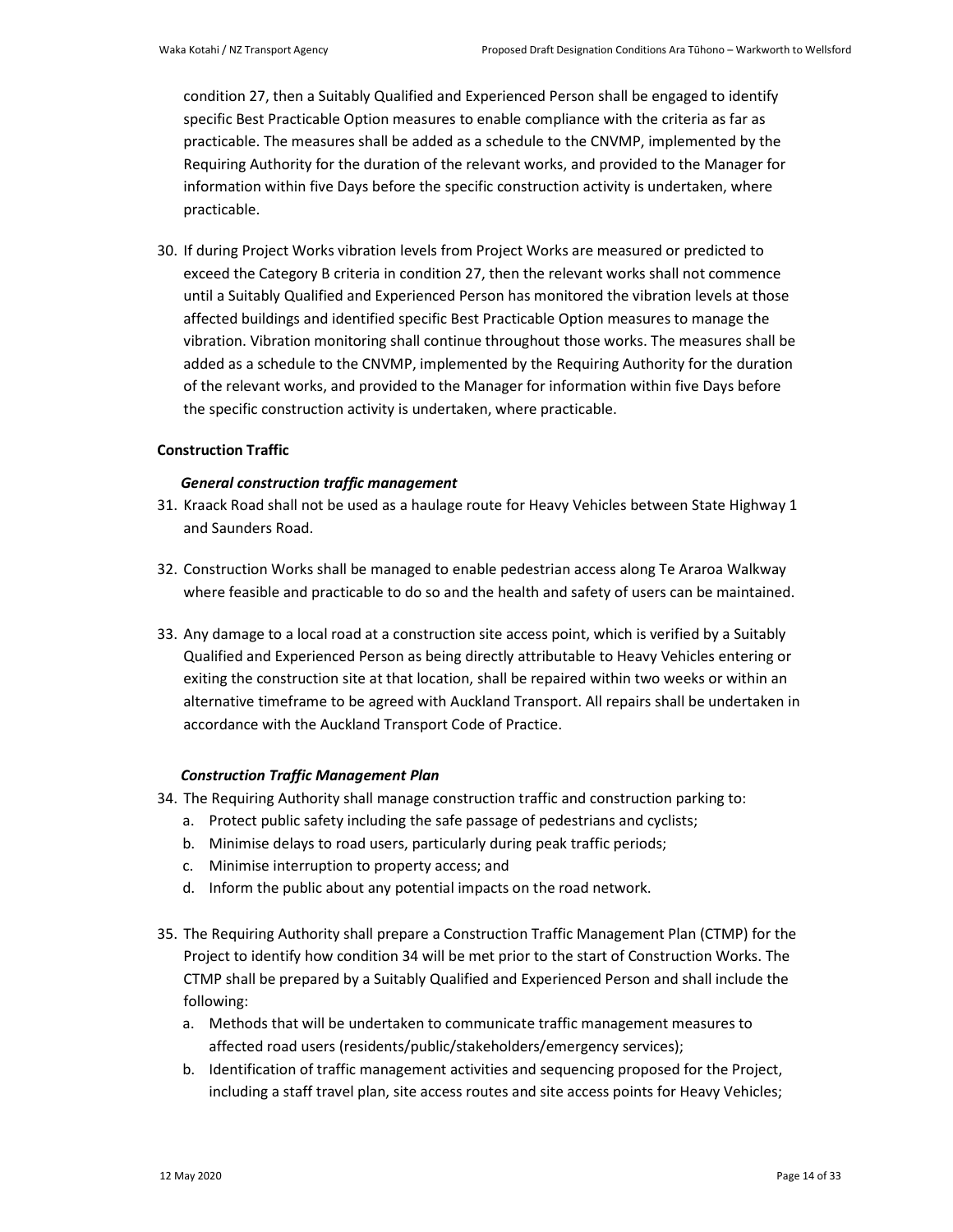- c. Methods for managing traffic effects, including through temporary traffic management activities (TTM); including:
	- i. Methods to provide for safe and efficient access of construction vehicles to and from construction sites, including consideration of capacity for queuing vehicles, restrictions on turning movements and sight distances;
	- ii. Methods to maintain vehicle access to property and/or private roads where practicable, or to provide alternative access arrangements when it will not be;
	- iii. Methods to minimise the effects of TTM activities on traffic;
	- iv. Methods to maintain local access during Project Works, where practicable, in particular during the realignment of or connection to local roads;
	- v. Methods to maintain access, turnaround locations and set down areas for bus routes (including school buses) where practicable;
	- vi. Methods for temporary road closures, with road closures to be carried out at times of lowest traffic, at night if practicable;
	- vii. Methods to identify how impacts on the road network from construction related light vehicle movements will be managed during peak traffic periods; and
	- viii. Methods to identify how impacts from construction related Heavy Vehicle movements on traffic flow and level of service of the road network will be managed; and
- d. Auditing, monitoring and reporting requirements relating to TTM activities in accordance with the requirements of NZ Transport Agency Code of Practice for Temporary Traffic Management (COPTTM).
- 36. The Suitably Qualified and Experienced Person shall prepare the CTMP based on traffic volumes and movements, and the transport network that is in place immediately prior to the start of Construction Works and shall take into account any other transport works that are planned to occur during the Construction Works.
- 37. In preparing the CTMP, the Requiring Authority shall consult with Auckland Transport, and the owner of the commercial plantation forest (Mahurangi Forest) located west of SH1 with respect to access and traffic management activities which directly interface with forestry operations. If the Requiring Authority has not received any written comment from Auckland Transport or the owner of the Mahurangi Forest within 20 Days of providing the CTMP to them, the Requiring Authority may consider the relevant party has no comments.

### *Site Specific Traffic Management Plans*

- 38. The Requiring Authority shall prepare a Site Specific Traffic Management Plan (SSTMP) or Plans where any Project construction activity varies the normal traffic conditions of any public road prior to using that road prior to start of the relevant Construction Works. The purpose of the SSTMP(s) is to identify specific construction methods to comply with the CTMP and to address the particular circumstances, local traffic and community travel demands within the area covered by the SSTMP.
- 39. The SSTMP(s) shall be prepared by a Suitably Qualified and Experienced Person and shall comply with the version of COPTTM which applies at the time the relevant SSTMP is prepared.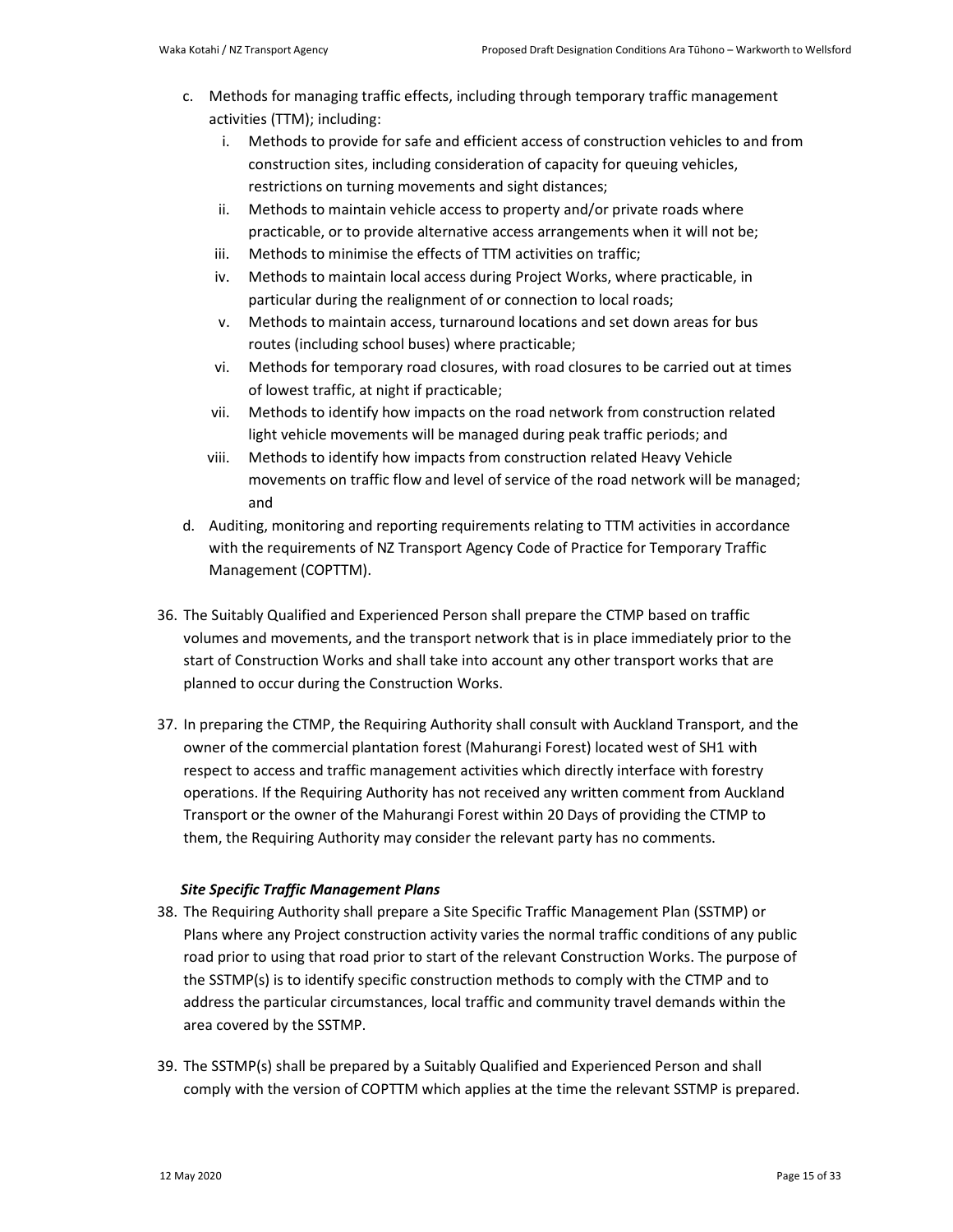Where it is not possible to adhere to this Code, the Requiring Authority shall apply COPTTM's prescribed Engineering Exception Decision (EED) process.

40. In preparing the SSTMP, the Requiring Authority shall consult with Auckland Transport where the Project construction activity interfaces with the local road network. If the Requiring Authority has not received any comment from Auckland Transport within 20 Days of providing the SSTMP to them, the Requiring Authority may consider Auckland Transport has no comments.

### *Enabling Works Construction Traffic Management Plan*

- 41. Where Enabling Works are to be undertaken, the Requiring Authority shall prepare an activity specific Enabling Works Construction Traffic Management Plan (EWCTMP) prior to the start of the relevant enabling works. The information contained in an EWCTMP shall provide a similar scope of information as for a CTMP but shall be commensurate with the scale and effects of the proposed enabling works.
- 42. In preparing the EWCTMP, the Requiring Authority shall consult with Auckland Transport where the Project construction activity interfaces with the local road network. If the Requiring Authority has not received any comment from Auckland Transport within 20 Days of providing the CTMP to them, the Requiring Authority may consider Auckland Transport has no comments.

### **Urban and Landscape Design**

### *Urban and Landscape Design Framework*

- 43. The Requiring Authority shall prepare an Urban and Landscape Design Framework (ULDF) prior to the start of Construction Works. The purpose of the ULDF is to:
	- a. Set the framework for integration of the permanent Project Works into the surrounding landscape and topography, and built environment, having regard to the local landscape and character and contexts along the Project route;
	- b. inform development of the Urban and Landscape Design Management Plan(s) (ULDMP(s)); and
	- c. support the achievement of the Ecological Outcomes in condition 54, through combining landscape planting, restoration planting and habitat rehabilitation where practicable.
- 44. The ULDF shall be prepared by a Suitably Qualified and Experienced Person having regard to the:
	- a. Planning Version ULDF (2019) (submitted with the Notice of Requirement);
	- b. NZ Transport Agency Bridging the Gap NZTA Urban Design Guidelines (2013), or any subsequent version;
	- c. NZ Transport Agency Landscape Guidelines (final draft dated 2014), or any subsequent version, and the NZ Transport Agency P39 Standard Specification for Highway Landscape Treatments (2013), or any subsequent version;
	- d. the ULDF for Ara Tūhono Puhoi to Warkworth section of SH1;
	- e. Te Aranga Principles, Auckland Design Manual (2013), or any subsequent version;
	- f. cultural indicators identified in condition 16(f); and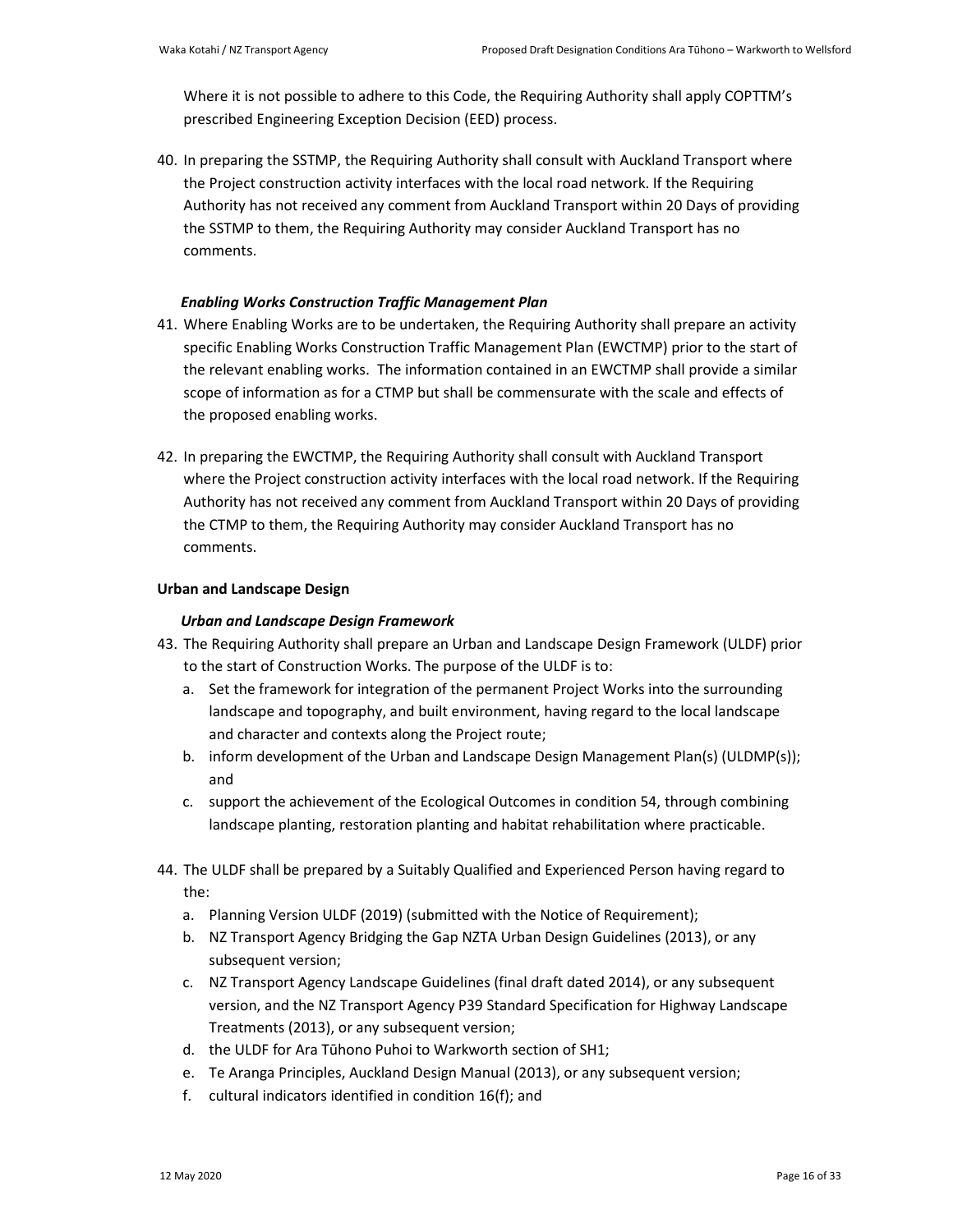- g. the Ecological Outcomes in condition 54 and the SECP required in condition 77 of the resource consent condition.
- 45. The ULDF shall:
	- a. Confirm the overall Key Design Principles and Sector Outcomes for the Project, as set out in the descriptions of those principles and outcomes in the Planning Version of the ULDF;
	- b. Identify individual urban and landscape design sectors within the Project area;
	- c. Identify highly sensitive locations requiring particular urban and landscape design treatment; and
	- d. Identify opportunities to integrate landscape planting under a ULDMP with restoration planting and habitat rehabilitation or other planting required for the Project.
- 46. The Requiring Authority shall prepare the ULDF in collaboration with Mana Whenua and in consultation with:
	- a. Auckland Council;
	- b. Rodney Local Board;
	- c. Auckland Transport for areas within and adjoining local roads; and
	- d. HNZPT for areas next to identified heritage sites.
- 47. The Requiring Authority shall include a summary of the consultation undertaken and shall document how input from the parties listed above has or has not been incorporated in the ULDF or supporting information. If the Requiring Authority has not received any comment from such parties within 20 Days of providing the ULDF to them, the Requiring Authority may consider the relevant party has no comment.

## *Urban and Landscape Design Management Plan(s)*

- 48. The Requiring Authority shall prepare an Urban and Landscape Design Management Plan (ULDMP) for each individual urban and landscape design sector within the Project area prior to the start of Construction Works within each sector. The purpose of the ULDMP(s) is to identify how for the relevant sector:
	- a. the Key Design Principles and Sector Outcomes identified in the ULDF will be met by the permanent Project Works;
	- b. the landscape and visual requirements (conditions 49 to 50) have been incorporated; and
	- c. landscape planting is to be integrated with restoration planting and habitat rehabilitation or other planting required for the Project.
- 49. The ULDMP(s) shall be prepared by a Suitably Qualified and Experienced Person and shall include the following details for the sector to which the plan applies:
	- a. A plan describing and illustrating the overall landscape and urban design concept and rationale.
	- b. Detailed design drawings of the landscape and urban design features, including the following:
		- i. Road design including elements such as earthworks contouring including cut and fill batters to integrate with adjacent landform, benching (to be avoided if practicable), treatment of rock cuts, and spoil disposal sites; median width and treatment; borrow pits/areas; roadside width and treatment.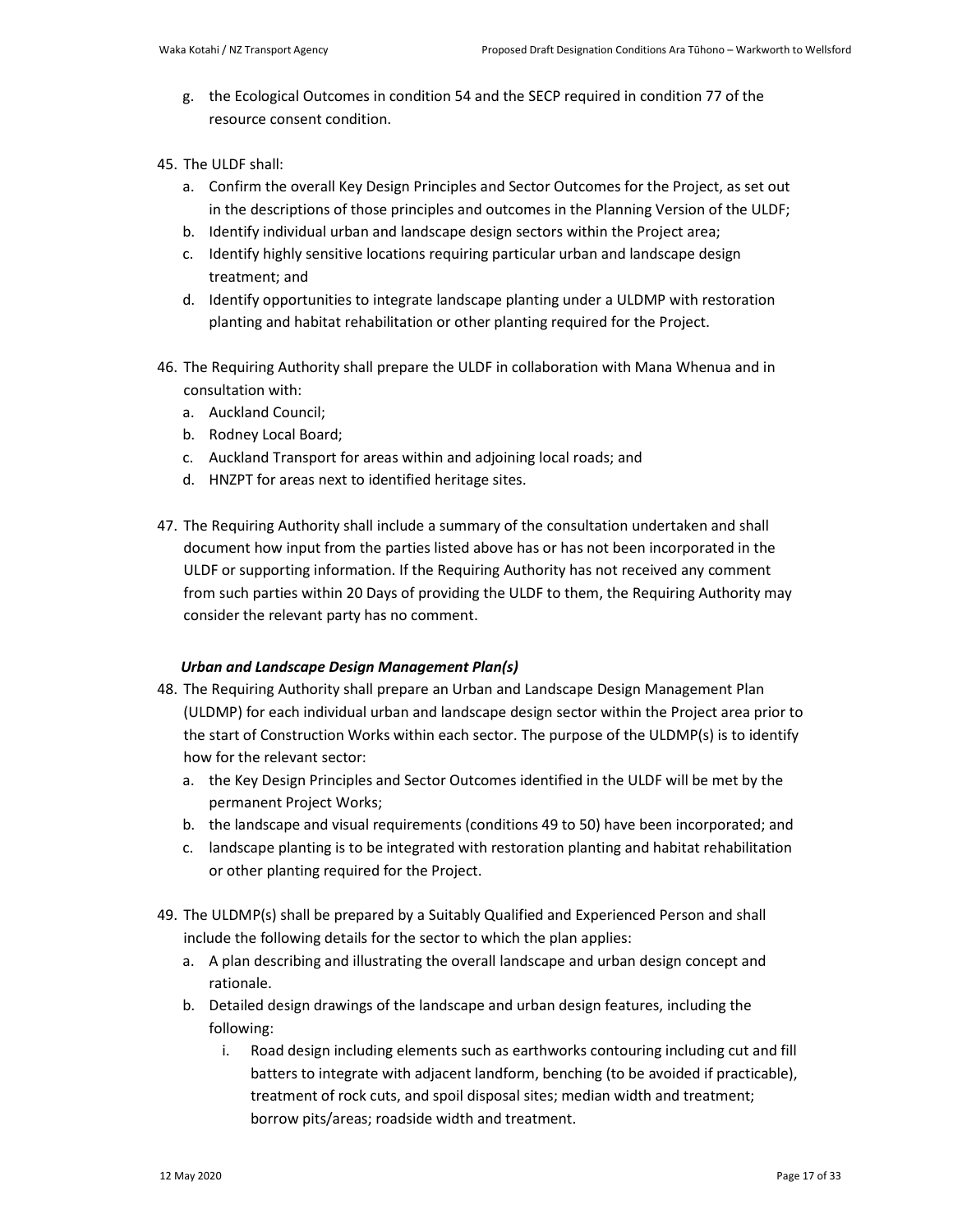ii. Appropriate surface treatment of cut slopes such as grassing, revegetation or leaving an exposed rock face.

iii. Roadside elements including elements such as lighting, sign gantries and signage, guard rails, fences, central and median barriers etc.

- iv. Urban design and landscape treatment of:
	- a. all major structures, including viaducts, bridges and associated infrastructure, retaining walls, ancillary buildings
	- b. any Structural Mitigation required by condition 90;
	- c. roadside furniture, such as lighting, sign gantries and signage, guard rails, fences and median barriers; and
	- d. hardscape material, (e.g. rock rip rap, sealed shoulders, kerbs, roundabouts) and interchanges.
- v. Land use re-instatement.
- vi. Landscape treatment/rehabilitation of construction yards and haul roads following completion of construction.
- vii. The integration of landscape planting with restoration planting and habitat rehabilitation or other planting required for the Project (including by resource consent conditions) where applicable, as further specified by condition 50.
- viii. Landscape design input to the form of stormwater ponds and swales to assist with landscape integration.
- ix. Pedestrian and cycle facilities including paths along local roads where these facilities are directly affected by Project Works.
- x. Features (such as interpretive signage) for identifying and interpreting cultural heritage, built heritage, archaeology, geological heritage and ecology.
- xi. Noise attenuation, and structures, walking and cycling facilities (including bridges, underpasses and associated retaining walls) which are identified in the ULDF as being in highly sensitive locations.
- xii. The design of the tunnel portals, which shall be integrated with the adjacent landform through the use of sloping portal structures and revegetation works. Any ancillary structures associated with the tunnels shall be located and designed so they are recessive in form and colour.
- xiii. Context-sensitive landscape design and planting at Interchanges to create a local gateway, wayfinding and promote a sense of place that reflects the destination accessed via the interchange.
- xiv. New planting, where practicable, to provide visual screening of the permanent Project Works from dwellings with direct line of sight to the Project.
- xv. Design and landscape features to acknowledge cultural values relating to landscape design identified through condition 16(f) and the recommendations of the Cultural Artworks Plan (if prepared), where feasible and practicable to do so.
- c. Environmental design measures to support crime prevention (CPTED or superseding industry standard) principles.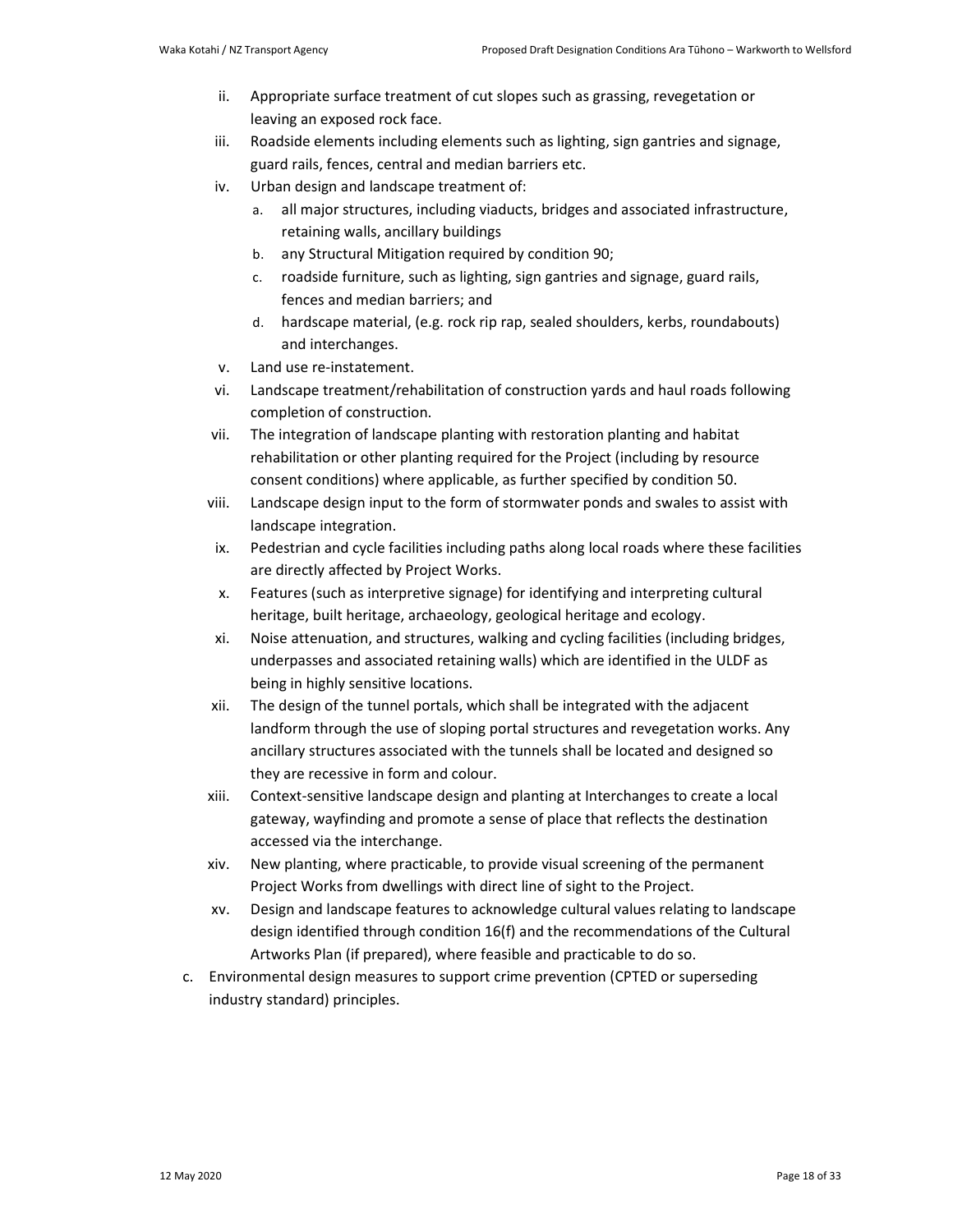- 50. The ULDMP(s) shall include the following planting and vegetation management details:
	- a. Planting design details, including:
		- i. Identification of vegetation to be retained.
		- ii. Proposed planting suitable to site conditions including plant species (including consideration of native bird food sources), mixes (canopy succession species), spacing/densities and sizes (at the time of planting), and layout and planting methods including trials. A minimum 1% of planting shall be of Threatened Species.
		- iii. Details of the sourcing of native plants including genetic sourcing of native plants from the Rodney Ecological District.
		- iv. Retention of existing shelter belts and indigenous trees within the Designation, where practicable, to screen direct line of sight of the permanent Project Works from adjacent properties.
	- b. A planting programme including the staging of planting in relation to the construction programme which shall, as far as practicable, include provision for planting within each planting season following completion of works in each Stage of the Project.
	- c. Detailed specifications relating to the following:
		- i. Weed control and clearance;
		- ii. Pest animal management;
		- iii. Ground preparation (top soiling and decompaction);
		- iv. Mulching; and
		- v. Plant sourcing and planting, including hydroseeding and grassing.
	- d. The relevant requirements of the NZ Transport Agency P39 Standard Specification for Highway Landscape Treatments (2013), or any subsequent version, and performance standards including a five-year maintenance plan/schedule that requires any unsuccessful planting to be replaced within that five-year period unless canopy closure is achieved as determined by a Suitably Qualified and Experienced Person.

## *Landscape and visual requirements – construction activities*

- 51. Construction yards shall be designed and located to minimise their visibility from occupied dwellings located within 200 m of the construction yard which have views from the dwelling to the construction yard.
- 52. Temporary haul roads and access roads shall be rehabilitated as soon as reasonably practicable following completion of construction.

## *Compliance with the Electricity (Hazards from Trees) Regulations 2003*

53. Areas of landscape planting (trees and vegetation) shall be designed to enable compliance with the Electricity (Hazards from Trees) Regulations 2003. Any new landscaping within 12m of the centre line of the HEN-MPE-A transmission line conductors shall be limited to species that grow to a maximum of 2m in height at full maturity.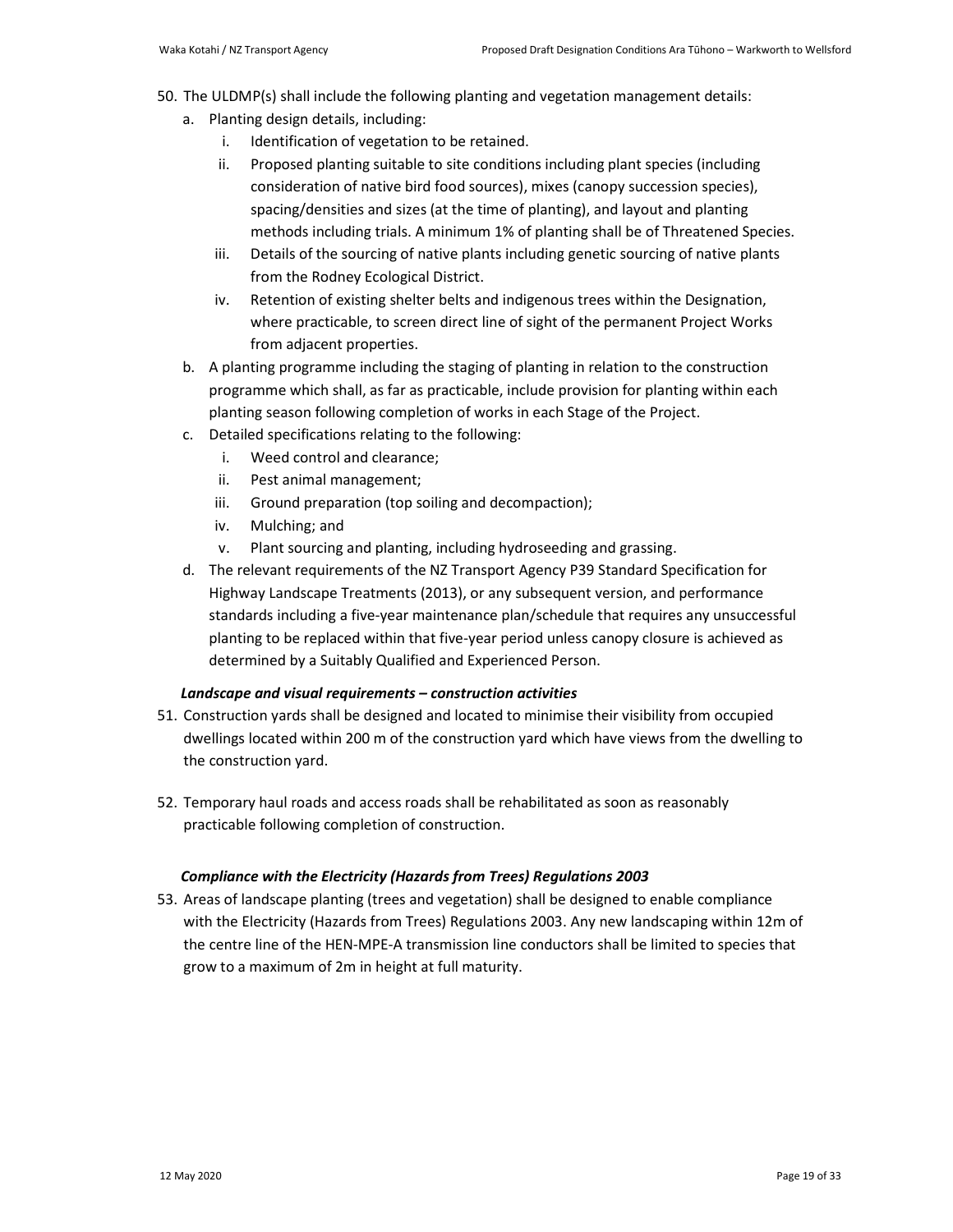#### **Ecology**

#### *Ecological Outcomes*

- 54. In designing and managing the construction of the Project, the Requiring Authority shall achieve the following:
	- a. Limit encroachment of Project Works into Ecological Sites where practicable to do so, and otherwise minimise impacts on such areas;
	- b. Protect Fauna and Avifauna from harm or mortality resulting from the Project, as far as practicable through adopting best practice capture and relocation protocols; and
	- c. Restore, maintain or enhance ecology affected by the Project by designing and implementing restoration planting and habitat rehabilitation to:
		- i. Connect and enhance existing natural ecosystems;
		- ii. Establish ecological connectivity between the Mahurangi River (left branch) catchment and the Upper Kourawhero Stream catchment; and
		- iii. Enhance Fauna and Avifauna habitat within the Mitigation Sites, the Fauna habitat and flyway mitigation area and other planting areas.

collectively referred to as the "Ecological Outcomes".

55. The Requiring Authority shall prepare an Ecology Management Plan to identify how the Ecological Outcomes will be met prior to the start of Project Works. The Plan shall be prepared by a Suitably Qualified and Experienced Person and shall include the following topic sections:

### *Ecological Outcomes*

a. A general statement as to how the Project design and management of the construction of the Project will achieve the Ecological Outcomes.

### *Ecological Sites*

- b. Recommended measures to be adopted to limit encroachment of Project Works into Ecological Sites including:
	- i. The steps taken to reduce the footprint of Project Works in such areas and documenting the reasons where it is not practicable to do so; and
	- ii. Measures to fence off or otherwise clearly demarcate such areas during Project Works to protect those sites from accidental damage during Project Works.

## *Fauna habitat and flyway mitigation area*

c. The location and measures for the Fauna habitat and flyway mitigation area under conditions 58-61.

### *Restoration planting and habitat rehabilitation*

d. The locations and measures for restoration planting and habitat rehabilitation under conditions 62-65.

## *Fauna relocation protocols and sites*

e. The locations and measures for Fauna and Avifanua relocation under conditions 66-75.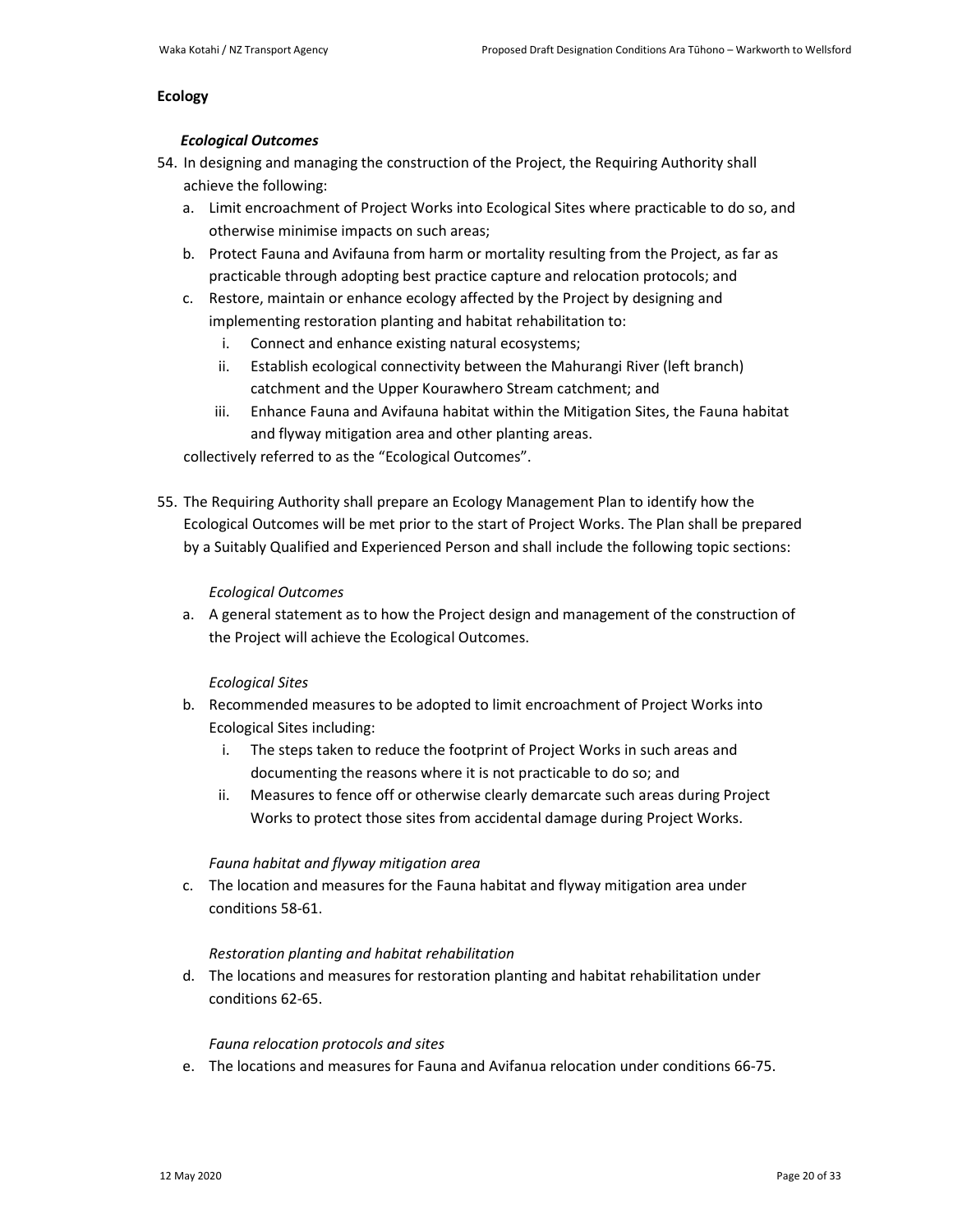- 56. The Suitably Qualified and Experienced Person shall prepare the Ecology Management Plan having regard to the following documents (or subsequent versions):
	- a. NZ Transport Agency Research report 224: Environmental protection measures on NZ state highway roading projects Volume 1: Reference guide to past practice; and
	- b. NZ Transport Agency Research report 225: Environmental protection measures on NZ state highway roading projects Volume 2: Key issues & observations from the study.

57. In preparing the EMP and the relevant topic sections, the Requiring Authority shall consult with:

- a. Mana Whenua;
- b. Auckland Council;
- c. Department of Conservation; and
- d. The owner of the commercial plantation forest (Mahurangi Forest) located west of SH1, with respect to ecological management activities which directly interface with forestry operations.

If the Requiring Authority has not received any comment from such parties within 20 Days of providing the EMP to them, the Requiring Authority may consider the relevant party has no comment.

## *Fauna habitat and flyway mitigation area*

- 58. At least 6 months prior to the start of Construction Works the Requiring Authority shall provide a Fauna habitat and flyway mitigation area at the area identified on Map 13 if, in the opinion of a Suitably Qualified and Experienced Person, the area is able to achieve the following outcomes:
	- a. Provides a suitable location for the relocation of some or all Fauna captured and relocated under conditions 66-75;
	- b. Maintains an east-west link across the Designation to allow for the movement of Fauna and dispersal of seeds;
	- c. Maintains a flyway for Avifauna and long-tailed bats to move across and along the Designation; and
	- d. Contains mature vegetation suitable for long-tailed bat roosts and bat and Avifauna breeding sites;

referred to as the "Fauna habitat and flyway mitigation area outcomes".

- 59. If, in the opinion of a Suitably Qualified and Experienced Person, the area identified on Map 13 will not achieve the Fauna habitat and flyway mitigation area outcomes an alternative area(s) for mitigation shall be identified by a Suitably Qualified and Experienced Person within the Designation that will achieve those outcomes.
- 60. The Requiring Authority shall fence off (or otherwise clearly demarcated) the Fauna habitat and flyway mitigation area during Project Works from accidental damage during adjacent construction activities, apart from access for pest animal and pest plant management and restoration planting and habitat rehabilitation works.
- 61. The Requiring Authority shall include the location and measures for the Fauna habitat and flyway mitigation area in a topic section in the EMP.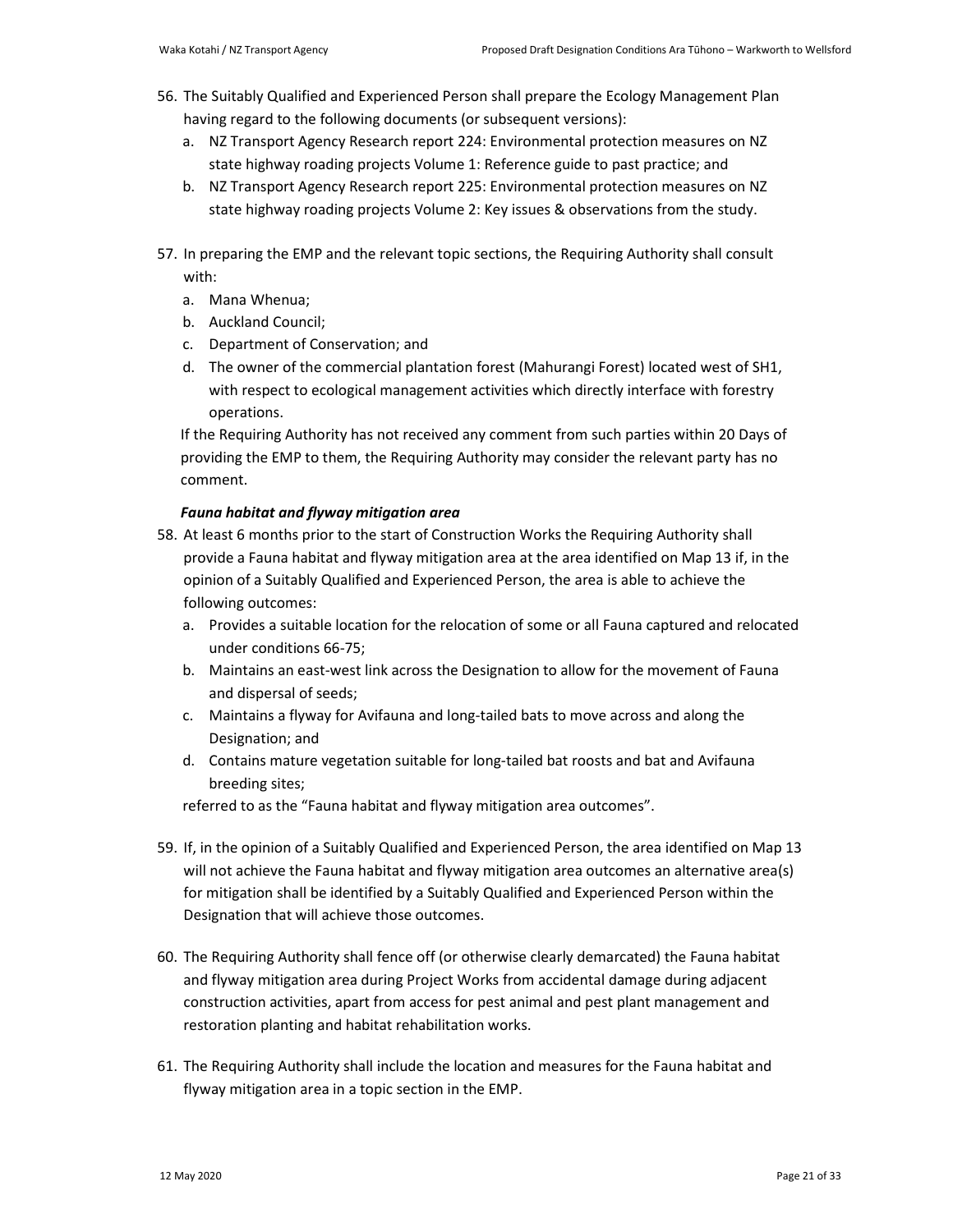### *Restoration planting and habitat rehabilitation*

- 62. The Requiring Authority shall undertake restoration planting and habitat rehabilitation to mitigate the effects of Project Works on areas of Ecological Value using the following replanting ratios as calculated by a Suitably Qualified and Experienced Person:
	- a. Ecological Site including Wetlands, mitigation shall be provided at a ratio of 6:1 of the area of impact;
	- b. Other sites of High to Very High Ecological Value, mitigation shall be provided at a ratio of 6:1 of the area of impact; and
	- c. For other areas of Ecological Value, mitigation shall be provided at a ratio of 3:1 of the area of impact.
- 63. The Requiring Authority shall provide the restoration planting and habitat rehabilitation at:
	- a. Mitigation Sites;
	- b. The Fauna habitat and flyway mitigation area;
	- c. Fauna or Avifauna relocation sites established under conditions 67, 69, 71 and 73; and
	- d. Other sites recommended by a Suitably Qualified and Experienced Person where there is insufficient area in areas (a)-(c) for the required restoration planting and habitat rehabilitation.
- 64. The Requiring Authority shall instruct a Suitably Qualified and Experienced Person to prepare a topic section to be included in the EMP describing and illustrating the proposed restoration planting and habitat restoration, that includes:
	- a. The calculations and related evidence for the replanting ratios from condition 62;
	- b. The locations for the restoration planting and habitat restoration;
	- c. A statement as to how the restoration planting and habitat restoration will achieve the Ecological Outcome at condition 54(c);
	- d. A planting schedule containing a mix of native plants including genetic sourcing of native plants from the Rodney Ecological District;
	- e. Methods to ensure restoration planting and habitat rehabilitation is resilient and selfsustaining; and
	- f. Proposed pest animal and pest plant management of restoration planting and habitat rehabilitation areas, including:
		- i. Timing and implementation;
		- ii. Methods for survey and monitoring to establish presence and abundance of pest animals and pest plants;
		- iii. Pest control methods;
		- iv. Performance monitoring;
		- v. Maintenance periods.
	- g. A statement as to how any landscape planting to be established through a ULDMP or other Project planting has been integrated;
	- h. A statement as to how cultural values relating to restoration planting and habitat restoration identified through condition 16(f), have been acknowledged where feasible and practicable to do so.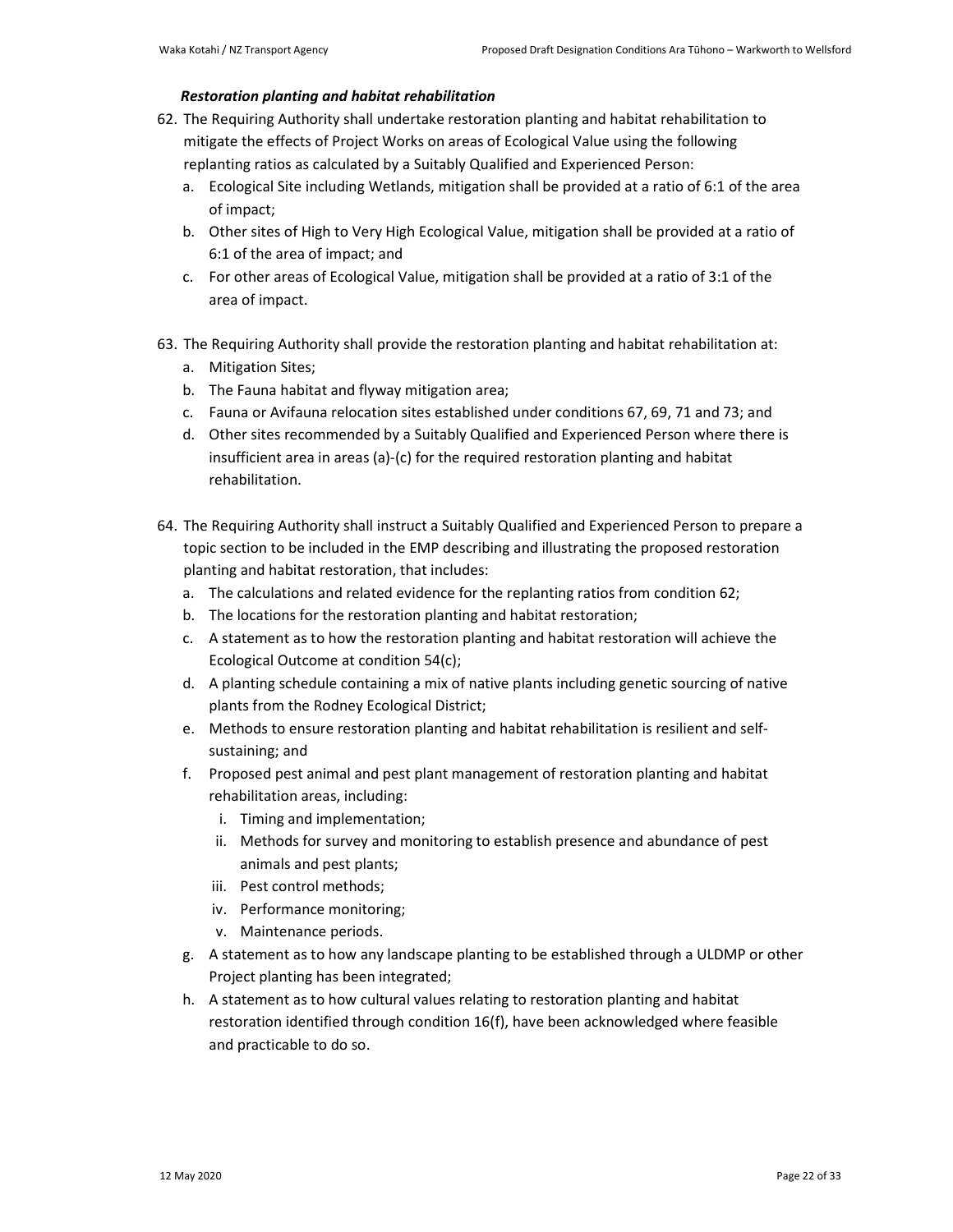65. The Requiring Authority shall complete the restoration planting and habitat rehabilitation in accordance with the ULDMP's by no later than 5 years from the date of the Project becoming operational or as otherwise specified in these conditions.

## *Long-tailed bats*

- 66. The Requiring Authority shall engage a Suitably Qualified and Experienced Person to conduct long-tailed bat habitat and presence surveys within the Designation in the period of September-October immediately before construction of Project Works in areas where longtailed bat may be impacted by Project Works.
- 67. In the event that the surveys confirm long-tailed bat habitat or presence, the Requiring Authoring shall:
	- a. Instruct a Suitably Qualified and Experienced Person to undertake surveys of the relevant areas prior to Project Works to identify Active Roost Sites that may be affected by Project Works and to recommend vegetation clearance methods that will avoid injury or mortality of bats associated with Project Works around Active Roost Sites;
	- b. Instruct a Suitably Qualified and Experienced Person to recommend methods to mitigate Project effects on long-tailed bat habitat through maintaining or enhancing long-tailed bat roost habitat and flyways in the Designation, having regard to Appendix D: Bat management framework for linear transport infrastructure projects of the Transport Agency research report 623 (Smith et al., 2017) or other best practice guide; and
	- c. Provide a report on the surveys undertaken and the results and the Suitably Qualified and Experienced Person's recommendations in the relevant topic section of the EMP.

## *Avifauna*

- 68. The Requiring Authority shall engage a Suitably Qualified and Experienced Person to conduct Avifauna habitat and presence surveys within the Designation prior to the start of Project Works in areas that may be impacted by Project Works. The Suitably Qualified and Experienced Person shall, in particular, survey wetland bird species (including banded rail, fernbird, Australasian bittern, marsh crake and spotless crake) in Wetlands WN\_W\_Koura\_02 and WN\_W\_Koura\_05 (refer Map 18) at the beginning of the bird breeding season prior to Project Works commencing in those locations.
- 69. In the event that the surveys confirm Avifauna habitat or presence, the Requiring Authoring shall;
	- a. Not undertake vegetation clearance of the relevant areas (excluding clearance of pasture) during breeding season, September to December inclusive of any year, unless a Suitably Qualified and Experienced Person confirms there are no nesting Avifauna likely to be impacted by Project Works;
	- b. In relation to wetland bird species (including banded rail, fernbird, Australasian bittern, marsh crake and spotless crake) in wetlands WN\_W\_Koura\_02 and WN\_W\_Koura\_05 (refer Map 18) instruct a Suitably Qualified and Experienced Person to identify and implement best practice methods to capture and relocate these species prior to commencement of Project Works; and
	- c. provide a report on the surveys undertaken and the results and the Suitably Qualified and Experienced Person's recommendations in the relevant topic section of the EMP.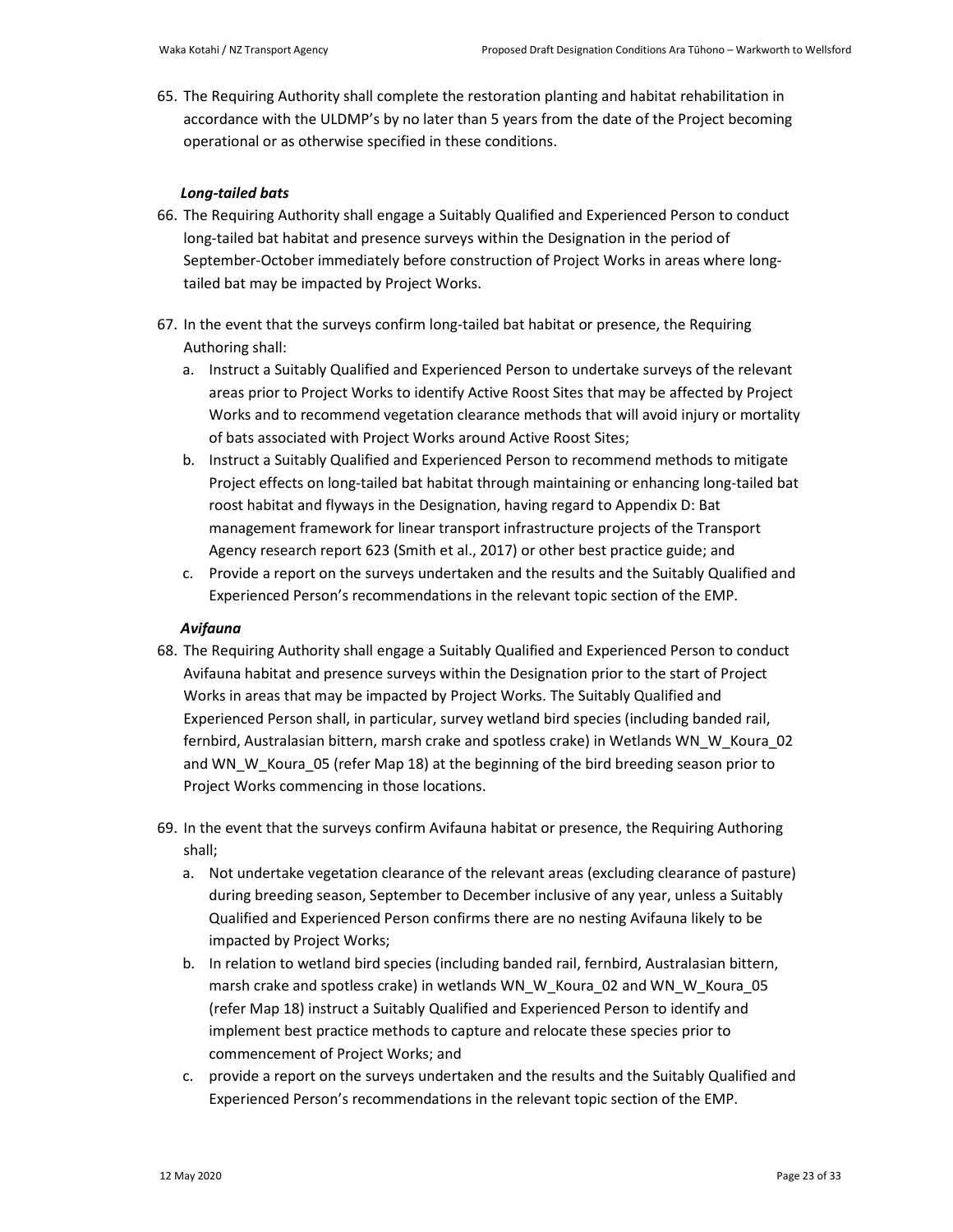*Advice Note: capture and relocation of Avifauna will be carried out in accordance with a Wildlife Act Authority.* 

## *Land snails, copper skinks, forest geckos*

- 70. The Requiring Authority shall engage a Suitably Qualified and Experienced Person to conduct habitat and presence surveys within the Designation prior to the start of Project Works in areas that may be impacted by Project Works for the following species:
	- a. land snail (Amborhytida dunniae);
	- b. other land snails [Ian to confirm]
	- c. copper skink; and
	- d. forest gecko.
- 71. In the event that the surveys confirm the presence of any such species, the Requiring Authority shall:
	- a. instruct a Suitably Qualified and Experienced Person to recommend best practice methods to capture and relocate the species to the Fauna habitat and flyway mitigation area or other suitable site, provided the site has been subject to predator control measures for at least six (6) months prior to the first transfer and will receive ongoing predator control for three years after the last transfer;
	- b. undertake capture and relocation under the supervision of a Suitably Qualified and Experienced Person;
	- c. where practicable, relocate land snails (Amborhytida dunniae) along with their leaf-litter habitat;
	- d. Not relocate land snails captured within 30 metres of any kauri to a site within 30 metres of another kauri; and
	- e. Provide a report on the surveys undertaken and the results and the Suitably Qualified and Experienced Person's recommendations in the relevant topic section of the EMP.

*Advice Note: land snail, copper skink and forest gecko capture and relocation will be carried out in accordance with a Wildlife Act Authority.* 

## *Hochstetter's frogs*

- 72. The Requiring Authority shall engage a Suitably Qualified and Experienced Person to conduct habitat and presence surveys within the Designation prior to the start of Project Works in all waterways where suitable Hochstetter's frog (Leiopelma aff. Hochstetteri) habitat exists and may be impacted by Project Works.
- 73. In the event that the surveys confirm the presence of Hochstetter's frogs, the Requiring Authority shall:
	- a. instruct a Suitably Qualified and Experienced Person to recommend best practice methods to capture and relocate frogs to a suitable site, including by:
		- i. applying the Department of Conservation document "Native frog hygiene and handling protocols" (DOCDM-214757) or any subsequent revision to reduce the potential for pathogen transmission and infection;
		- ii. using destructive searches during frog capture; and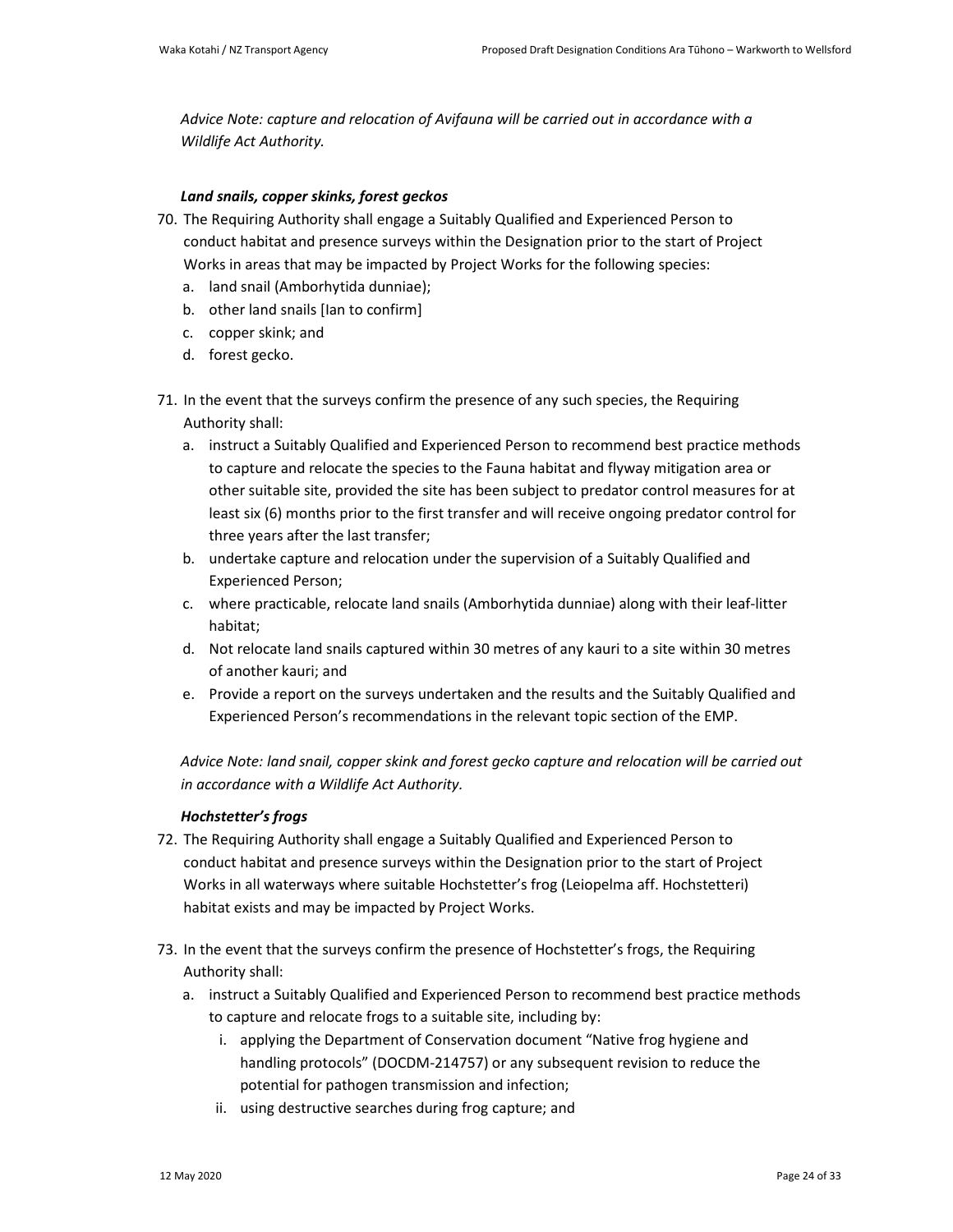- iii. setting out post-release monitoring protocols to evaluate the success of the relocations and any further steps required to maintain and enhance the relocated populations; and
- b. consult with the Local Area Manager, Department of Conservation regarding the Suitably Qualified and Experienced Person's recommendations for capture and relocation of frogs;
- c. undertake capture and relocation under the supervision of a Suitably Qualified and Experienced Person;
- d. instruct a Suitably Qualified and Experienced Person to recommend methods to maintain or enhance Hochstetter's frog habitats within the Designation, including but not limited to measures to reduce stream sedimentation and pest animal control; and
- e. Provide a report on the surveys undertaken and the results and the Suitably Qualified and Experienced Person's recommendations in the relevant topic section of the EMP.

*Advice Note: Hochstetter's frog capture and relocation will be carried out in accordance with a Wildlife Act Authority.* 

## *Reporting on salvage and relocation*

- 74. The Requiring Authority shall report the results of capture and relocation programmes for Fauna and Avifauna to the Manager following implementation, including:
	- a. Location of any species salvaged;
	- b. Species types and numbers salvaged;
	- c. Where salvaged species have been relocated to;
	- d. Timing of salvage and relocations; and
	- e. Pest animal and pest plant management implemented, if any.

## *At Risk or Threatened flora and fauna discovery protocol*

75. In the event that a Suitably Qualified and Experienced Person discovers any At Risk or Threatened flora and fauna (as defined in the current version of the New Zealand Threat Classification System) within the Designation that is not covered by conditions 62-73, the Requiring Authority shall immediately notify the Local Area Manager, Department of Conservation. The Requiring Authority shall have regard to any advice provided by the Department of Conservation in determining the appropriate course of action to be undertaken with respect to the discovered flora or fauna (eg further surveys and/or capture and relocation).

*Advice Note: The Requiring Authority will comply with all relevant provisions of the Wildlife Act 1953.*

## *Biosecurity Plan*

76. Prior to Construction Works commencing, the Requiring Authority shall prepare, in consultation with the Local Area Manager, Department of Conservation a Biosecurity Plan. The kauri management aspects of the plan shall apply to all areas in the Designation within 3 times the radius of the canopy drip line of any New Zealand kauri. The purpose of the Biosecurity Plan is to set out the procedures to be used to prevent the introduction and/or spread of kauri dieback disease, and other biosecurity hazards such as Myrtle rust and plague skink.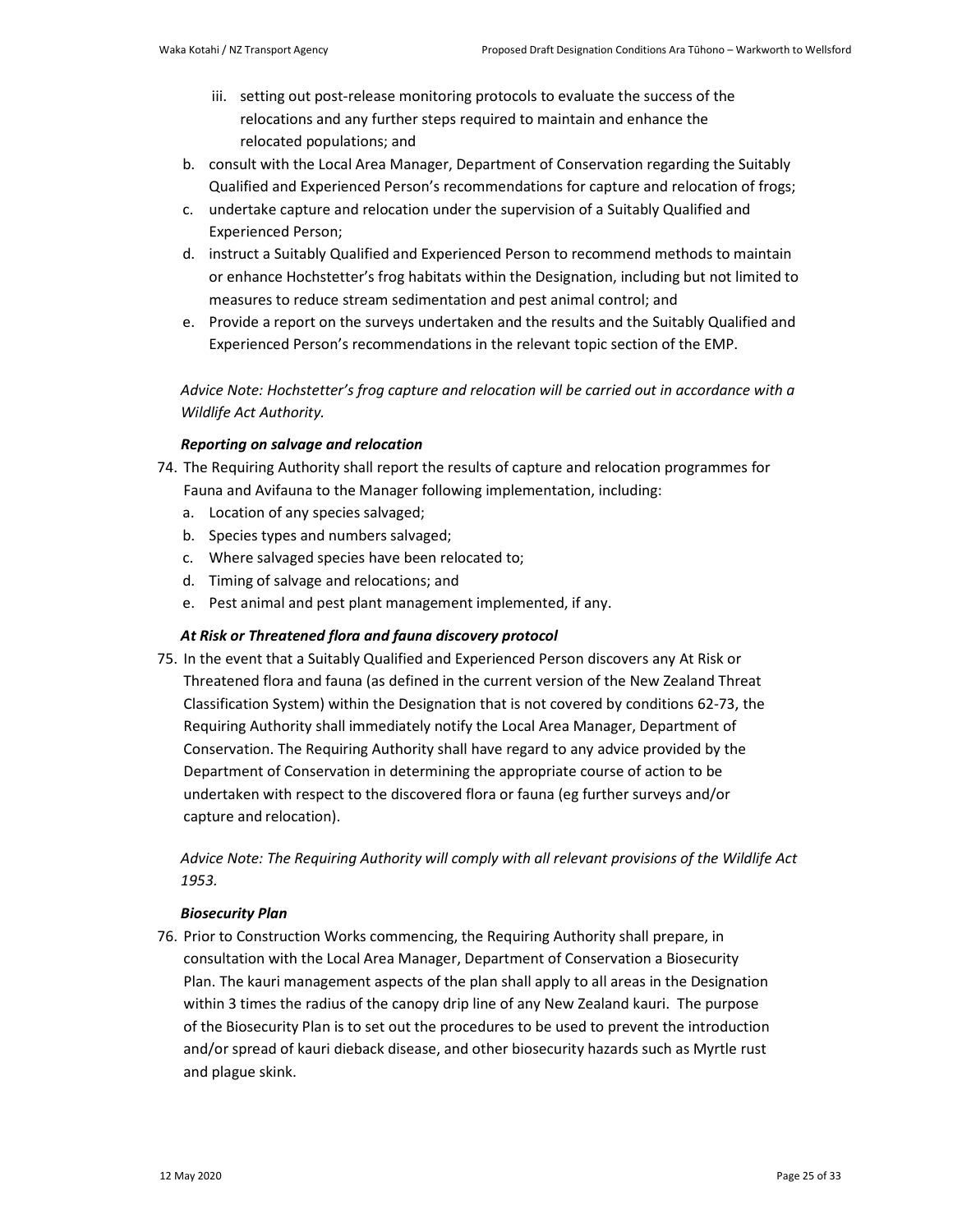- 77. The Biosecurity Plan shall be prepared by a Suitably Qualified and Experienced Person to meet the purpose in Condition 76 and, as a minimum, shall:
	- a. be consistent with "Hygiene Procedures for Kauri Dieback" and "Procedures for Tree Removal and Pruning" published by the Ministry for Primary Industries Kauri Dieback Management Programme, or any subsequent revision which can be found at www.kauridieback.co.nz or copies can be obtained from Auckland Council;
	- b. contain best practice biosecurity protocols to respond to any other identified biosecurity risk (e.g. Myrtle Rust) where required to do so by legislation; and
	- c. contain methods for updating the Biosecurity Plan in the event of significant changes in scientific knowledge relating to the effective management of kauri dieback or other biosecurity risks that occur after the plan is approved.

### **Heritage and Archaeology**

- 78. The Requiring Authority shall design and implement the Project Works to achieve the following Heritage Outcomes:
	- a. Avoid adverse effects on heritage and archaeological sites as far as practicable;
	- b. Where avoidance of adverse effects is not practicable, minimise adverse effects on heritage and archaeological sites as far as practicable;
	- c. Record all pre-1900 heritage and archaeological sites within the Designation; and
	- d. Record all post-1900 heritage sites within the Designation.

## *Heritage and Archaeology Management Plan*

- 79. The Requiring Authority shall prepare a Heritage and Archaeology Management Plan (HAMP) prior to the start of Project Works, in consultation with HNZPT, Auckland Council and Mana Whenua. The purpose of the HAMP is to identify methods to be adopted to achieve the Heritage Outcomes.
- 80. The HAMP shall be consistent with the requirements of any Archaeological Authority granted by HNZPT for the Project and where there is any inconsistency the terms of the Authority shall prevail.
- 81. The HAMP shall be prepared by a Suitably Qualified and Experienced Person and shall identify:
	- a. Methods for the identification and assessment of potential heritage place and archaeological sites within the Designation to inform detailed design;
	- b. Known heritage places and archaeological sites and potential archaeological sites within the Designation;
	- c. Any pre-1900 archaeological sites for which an Archaeological Authority under the HNZPTA will be sought or has been granted;
	- d. Any post-1900 heritage sites within the Designation to be documented and recorded;
	- e. Roles, responsibilities and contact details of Project personnel, Mana Whenua representatives, and relevant agencies involved with heritage and archaeological matters including surveys, monitoring of Project Works, Accidental Discovery Protocols, and monitoring of conditions;
	- f. Specific areas to be investigated, monitored and recorded to the extent these are directly affected by Project Works;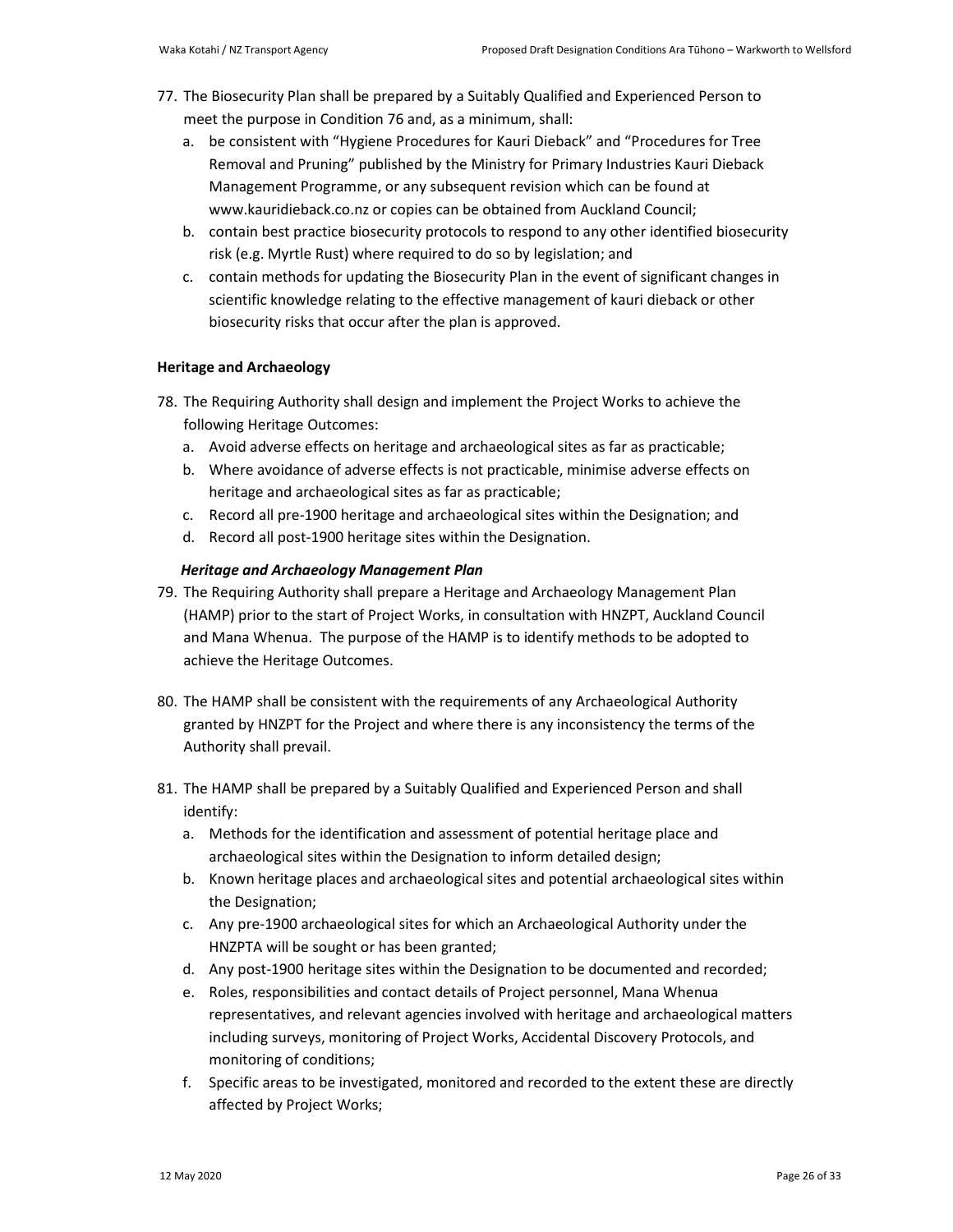- g. The proposed methodology for investigating and recording post-1900 heritage sites (including buildings) that need to be demolished or relocated, including details of their condition, measures to mitigate any adverse effects and timeframe for implementing the preferred methodology, in accordance with the HNZPT guideline AGS 1A: Investigation and Recording of Buildings and Standing Structures (4 July 2014), or any subsequent version;
- h. Methods to acknowledge cultural values identified through condition 16(f) where archaeological sites also involve Ngā Taonga Tuku Iho (treasures handed down by our ancestors) and where feasible and practicable to do so;
- i. Methods for protecting or minimising adverse effects on heritage and archaeological sites within the Designation during Project Works as far as practicable, (for example fencing around heritage and archaeological sites to protect them from damage during construction); and
- j. Training requirements for contractors and subcontractors on heritage and archaeological sites within the Designation, legal requirements relating to accidental discoveries, and implementing the Accidental Discovery Protocol. The training shall be undertaken under the guidance of a Suitably Qualified and Experienced Person and Mana Whenua representatives (to the extent the training relates to cultural values identified under condition 16(f) and shall include a pre-construction briefing to contractors.

### *Accidental discovery during construction*

- 82. Prior to the start of Project Works, the Requiring Authority shall prepare an Accidental Discovery Protocol for any accidental archaeological discoveries which occur during Project Works.
- 83. The Accidental Discovery Protocol shall be consistent with the NZ Transport Agency Minimum Standard P45 Accidental Archaeological Discovery Specification, or any subsequent version.
- 84. The Accidental Discovery Protocol shall be prepared in collaboration with Mana Whenua and consultation with HNZPT and modified as necessary to reflect the site-specific Project detail. Collaboration and consultation shall be undertaken with best endeavours by all parties and concluded within 30 Days.
- 85. The Accidental Discovery Protocol shall be implemented throughout the Project Works except in circumstances where an Archaeological Authority has been granted by HNZPT for the Project in which case the accidental discovery requirements of the Archaeological Authority shall prevail.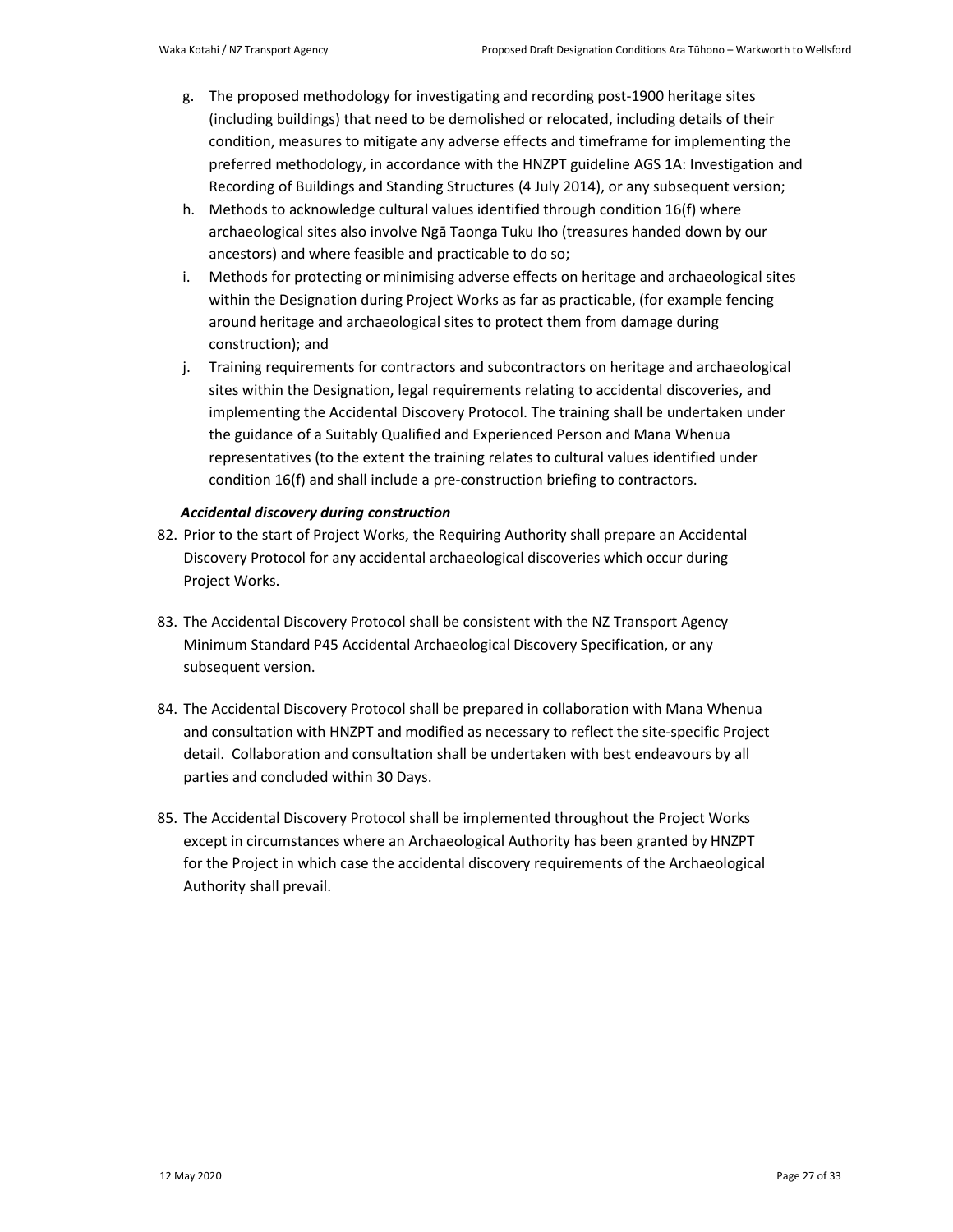#### **Air quality**

- 86. The Requiring Authority shall avoid, as far as practicable, objectionable or offensive odour, dust and fumes arising from construction activities beyond the boundary of the Designation impacting on HSRs.
- 87. The Requiring Authority shall prepare a Construction Air Quality Management Plan (CAQMP) to outline the measures to be adopted to meet Conditions 86. The CAQMP shall be prepared by a Suitably Qualified and Experienced Person and shall include:
	- a. A description of the works, and periods of time when emissions of odour, dust or fumes might arise from Construction Works;
	- b. Identification of HSRs that may be adversely affected by emissions of odour, dust or fumes from Construction Works;
	- c. Methods for mitigating dust that may arise from:
		- i. exposed surfaces, vehicle movements and truck loads, potentially including watering for dust suppression, wind fencing, metalling of yards and access roads, minimising open earthwork areas, re-vegetation, controlling vehicle speeds, covering or dampening loads and limiting drop heights, limiting earthworks during high winds.
		- ii. dust trackout from construction site exits onto sealed roads, potentially including the use of vacuum sweeping, water sprays or wheel washes for trucks;
		- iii. construction traffic on unsealed roads, potentially including sealing sections of road where construction traffic is close to HSRs; and
		- iv. mineral extraction and rock crushing, potentially including minimum setbacks from HSRs where necessary, emissions control equipment (e.g. enclosure and/or water sprays at transfer points), and monitoring of weather conditions and visual inspections; and
	- d. Methods for maintaining and operating construction equipment and vehicles to manage visual emissions of smoke from exhaust tailpipes;
	- e. Methods for undertaking and reporting on the results of daily inspections of Construction Works that might give rise to odour, dust or fumes;
	- f. Methods for monitoring and reporting on the state of air quality during Construction Works, including wind speed, wind direction, air temperature and rainfall;
	- g. Methods to remediate objectionable and/or offensive dust deposits from Construction Works on HSRs, potentially including cleaning exterior surfaces of houses or driveways and/or cleaning of water tanks and replenishment of water supplies.
	- h. Procedures for maintaining contact with stakeholders and notifying of proposed construction activities, with reference to the SCMP, including complaints procedures;
	- i. Construction operator training procedures; and
	- j. Contact details of the site supervisor or Project manager and the Project Liaison Person (telephone number and email or other contact address).
- 88. When preparing the CAQMP the Suitably Qualified and Experienced Person shall having regard to the guidance contained in the Good Practice Guide for Assessing and Managing Dust, Ministry for Environment, 2016 and the NZ Transport Agency Guide to assessing air quality impacts from state highway projects (version 2.3, October 2019), or any subsequent version.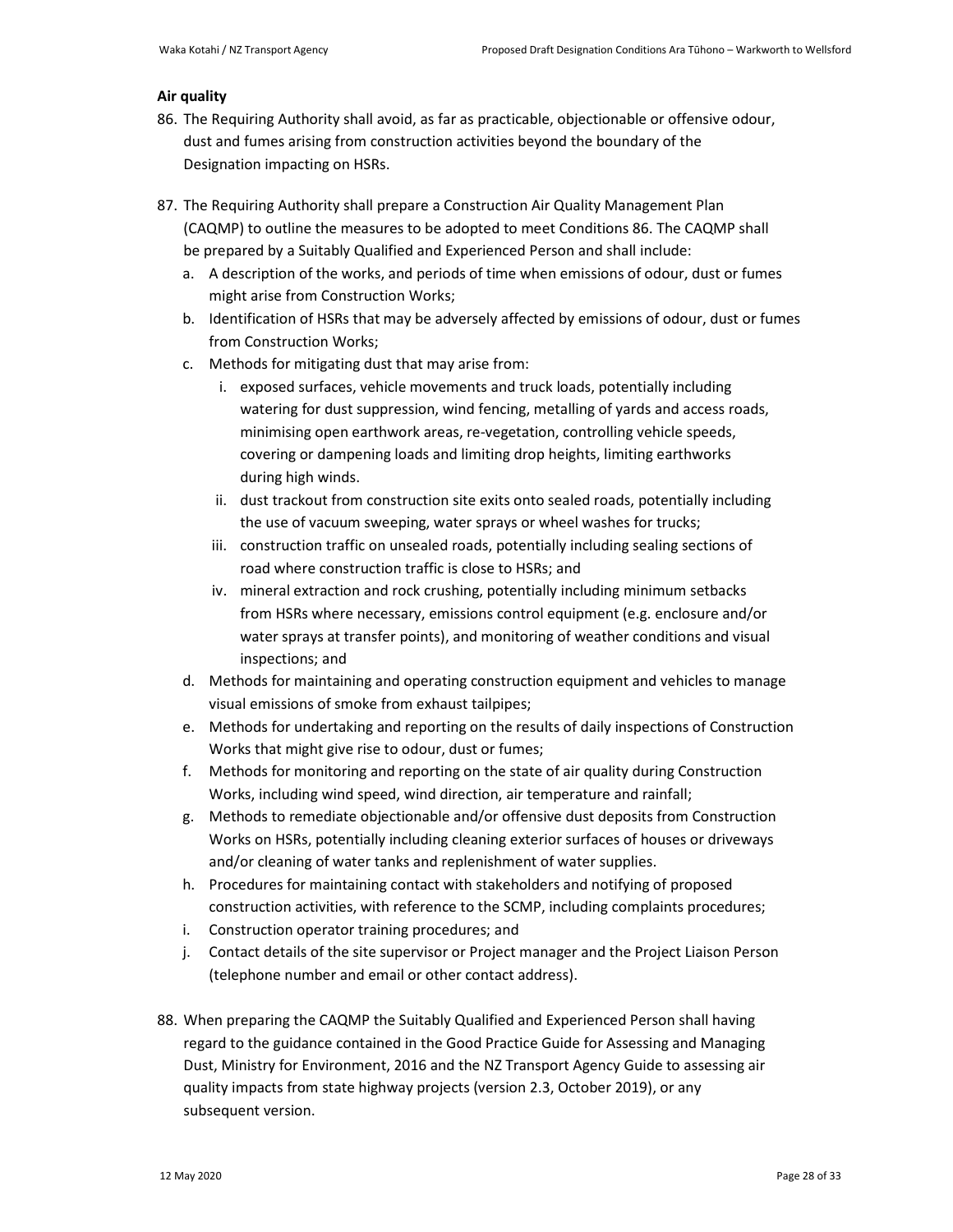## **MAINTENANCE AND OPERATIONAL CONDITIONS**

## **Operational Noise**

## *Noise Criteria Categories*

89. The Requiring Authority shall design and construct the Project to ensure that the operational State highway achieves the predicted Noise Criteria Categories identified in Table 2 at each of the identified PPFs as far as practicable adopting the Best Practicable Option. Achievement of the Noise Criteria Categories shall be by reference to a traffic forecast for a high growth scenario in a design year at least 10 years after the programmed opening of the Project.

## **Table 2: Identified PPFs**

|                             |                                | <b>New or Altered</b> |
|-----------------------------|--------------------------------|-----------------------|
| <b>Address</b>              | <b>Noise Criteria Category</b> | Category              |
|                             |                                | (as per NZS 6806)     |
| 83 Valerie Close            | A                              | New                   |
| 74 Wyllie Road              | А                              | New                   |
| 12 Wyllie Road              | А                              | <b>New</b>            |
| 2 Wyllie Road               | А                              | <b>New</b>            |
| 2 - 2 Wyllie Road           | A                              | <b>New</b>            |
| 371 Woodcocks Road          | А                              | <b>New</b>            |
| 372 Woodcocks Road          | B                              | <b>New</b>            |
| 79 J Viv Davie Martin Drive | A                              | <b>New</b>            |
| 79 B Viv Davie Martin Drive | А                              | New                   |
| 79 K Viv Davie Martin Drive | Α                              | <b>New</b>            |
| 78 B Viv Davie Martin Drive | A                              | <b>New</b>            |
| 79 A Viv Davie Martin Drive | А                              | New                   |
| 78 B Viv Davie Martin Drive | А                              | New                   |
| 78 A Viv Davie Martin Drive | Α                              | <b>New</b>            |
| 78 Viv Davie Martin Drive   | А                              | <b>New</b>            |
| 115 Kaipara Flats Road      | А                              | New                   |
| 115 - 2 Kaipara Flats Road  | A                              | <b>New</b>            |
| 130 Kaipara Flats Road      | B                              | <b>New</b>            |
| 131 Kaipara Flats Road      | А                              | <b>New</b>            |
| 211 Kaipara Flats Road      | А                              | New                   |
| 214 Kaipara Flats Road      | A                              | <b>New</b>            |
| 215 Kaipara Flats Road      | B                              | <b>New</b>            |
| 91 SH1, Warkworth           | А                              | Altered               |
| 27 SH-1, Warkworth          | A                              | Altered               |
| 63 SH-1, Warkworth          | А                              | Altered               |
| 42 SH-1, Warkworth          | A                              | Altered               |
| 39 Phillips Road            | А                              | New                   |
| 105 SH1, Warkworth          | А                              | Altered               |
| 102 SH-1, Warkworth         | А                              | Altered               |
| 104 SH1, Warkworth          | Α                              | Altered               |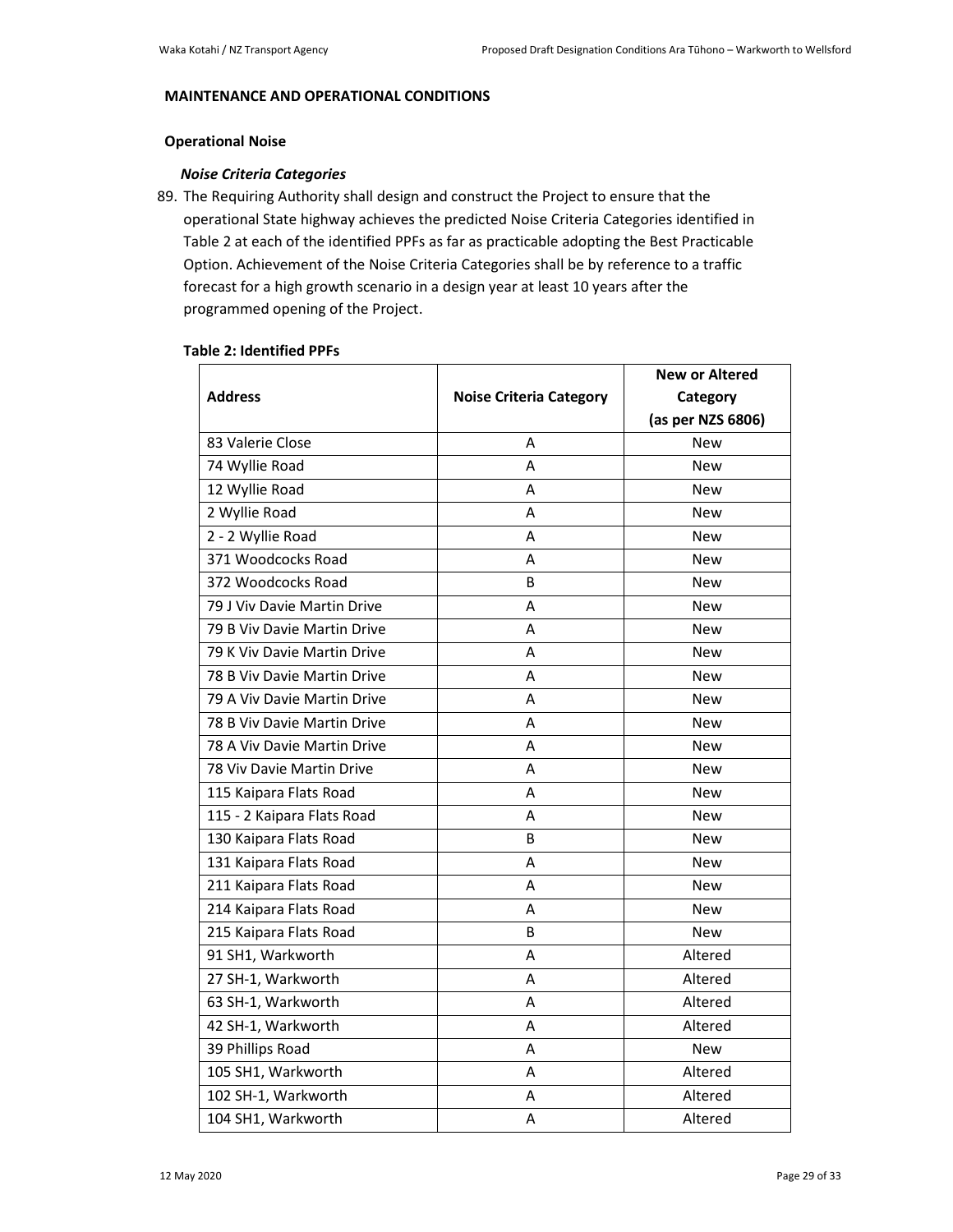| <b>Address</b>             | <b>Noise Criteria Category</b> | <b>New or Altered</b><br>Category<br>(as per NZS 6806) |
|----------------------------|--------------------------------|--------------------------------------------------------|
| 6 Kaipara Flats Road       | A                              | Altered                                                |
| 161 Kraack Road            | А                              | <b>New</b>                                             |
| 145 Kraack Road            | A                              | New                                                    |
| 127 Kraack Road            | А                              | <b>New</b>                                             |
| 696a SH-1, Dome Forest     | А                              | Altered                                                |
| 696b SH-1, Dome Forest     | А                              | Altered                                                |
| 1232A SH-1, Wayby Valley   | A                              | Altered                                                |
| 25 Wayby Station Road      | А                              | Altered                                                |
| 49(a) Wayby Station Road   | А                              | Altered                                                |
| 4 Wayby Station Road       | А                              | Altered                                                |
| 44 Wayby Station Road      | А                              | Altered                                                |
| 177 Rustybrook Road        | А                              | <b>New</b>                                             |
| 351 Wayby Valley Road      | А                              | New                                                    |
| 64 Whangaripo Valley Road  | А                              | <b>New</b>                                             |
| 96 Whangaripo Valley Road  | А                              | New                                                    |
| 40 Borrows Road            | А                              | New                                                    |
| 47 Borrows Road            | А                              | New                                                    |
| 213 Whangaripo Valley Road | А                              | <b>New</b>                                             |
| 263 Worthington Road       | А                              | New                                                    |
| 250 Silver Hill Road       | А                              | New                                                    |
| 263 Silver Hill Road       | А                              | New                                                    |
| 273 Silver Hill Road       | А                              | <b>New</b>                                             |
| 332 Silver Hill Road       | А                              | <b>New</b>                                             |
| 344 Silver Hill Road       | А                              | <b>New</b>                                             |
| 469 SH-1, Te Hana          | А                              | Altered                                                |
| 490 SH-1, Wellsford        | A                              | Altered                                                |
| 10 Charis Lane             | А                              | Altered                                                |
| 13 Charis Lane             | Α                              | Altered                                                |
| 8 Charis Lane              | Α                              | Altered                                                |
| 7 Charis Lane              | Α                              | Altered                                                |
| 9 Charis Lane              | Α                              | Altered                                                |
| 6 Charis Lane              | Α                              | Altered                                                |
| 542 SH-1, Topuni           | Α                              | Altered                                                |
| 557 SH-1, Wellsford        | Α                              | Altered                                                |
| 139 Vipond Road            | Α                              | Altered                                                |
| 129 Vipond Road            | Α                              | Altered                                                |
| 575 SH-1, Topuni           | В                              | New                                                    |
| 28 Waimanu Road            | Α                              | Altered                                                |
| 641 SH-1, Wellsford        | Α                              | Altered                                                |
| 705 SH-1, Wellsford        | C                              | Altered                                                |
| 704 SH-1, Wellsford        | $\mathsf C$                    | Altered                                                |
| 17 Maeneene Road           | Α                              | Altered                                                |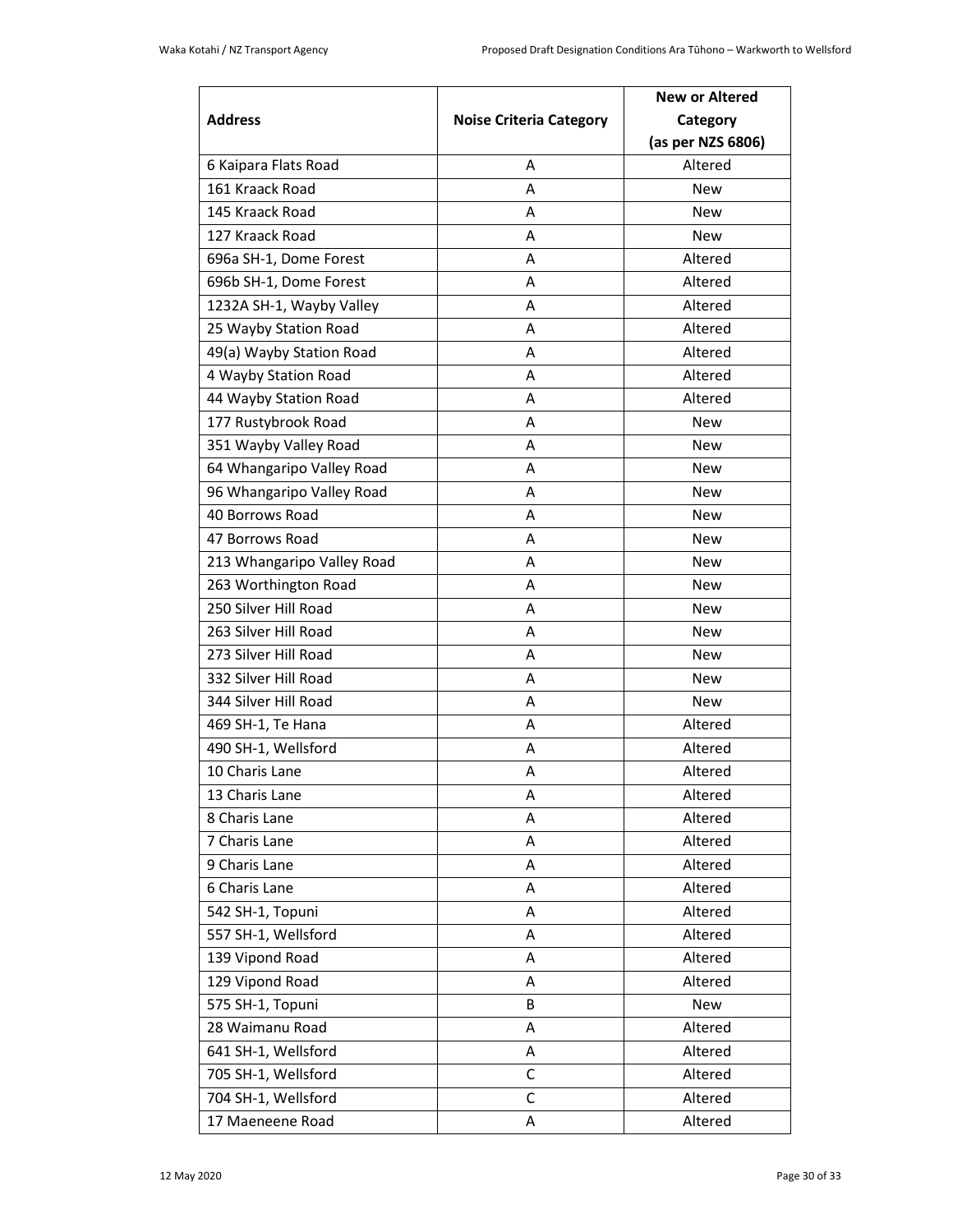|                  |                                | <b>New or Altered</b> |
|------------------|--------------------------------|-----------------------|
| <b>Address</b>   | <b>Noise Criteria Category</b> | Category              |
|                  |                                | (as per NZS 6806)     |
| 45 Maeneene Road | А                              | Altered               |
| 33 Maeneene Road | А                              | Altered               |
| 18 Maeneene Road | А                              | Altered               |
| 35 Vipond Road   | B                              | <b>New</b>            |
| 17 Vipond Road   |                                | <b>New</b>            |

## *Implementation of noise mitigation*

- 90. The Requiring Authority shall implement all Structural Mitigation or other noise mitigation identified in the Noise Mitigation Plan prior to the Project becoming operational, except for the road surfaces identified in condition 91.
- 91. The Requiring Authority shall use Porous Asphalt, or another road surface with equivalent or better low-noise generating characteristics, from where the Project connects with the Ara Tūhono Puhoi to Warkworth section of SH1 to the southern portal of the tunnels, and from Dibble Road (a forestry road) to the northern tie-in with the existing SH1 north of Maeneene Road. Such a surface shall be implemented within 12 months following the Project being officially opened to general public traffic.

## *Building-Modification Mitigation*

- 92. Prior to the start of Construction Works, a Suitably Qualified and Experienced Person shall identify:
	- a. Category B PPFs where the predicted sound level increases by more than 3dB as a result of road-traffic noise from the operational Project (calculated from the NZS 6806 "do-nothing" level to the level with all detailed design Structural Mitigation); and
	- b. Category C PPFs, following implementation of all detailed design Structural Mitigation.

## *Building Modification*

- 93. The Requiring Authority shall apply the Building Modification conditions 94 to 98 for any PPF that is predicted under condition 89 to be:
	- a. Category B in the Noise Criteria Categories and the change in noise from the operational road is predicted to be more than 3dB compared to the situation without the Project (calculated from the NZS 6806 "do-nothing" level); or
	- b. Category C in the Noise Criteria Categories.
- 94. If the owner(s) of the PPF agree to entry within 12 months of the date of the request for entry, the Requiring Authority shall engage a Suitably Qualified and Experienced Person to visit the building and assess the noise reduction performance of the existing building envelope.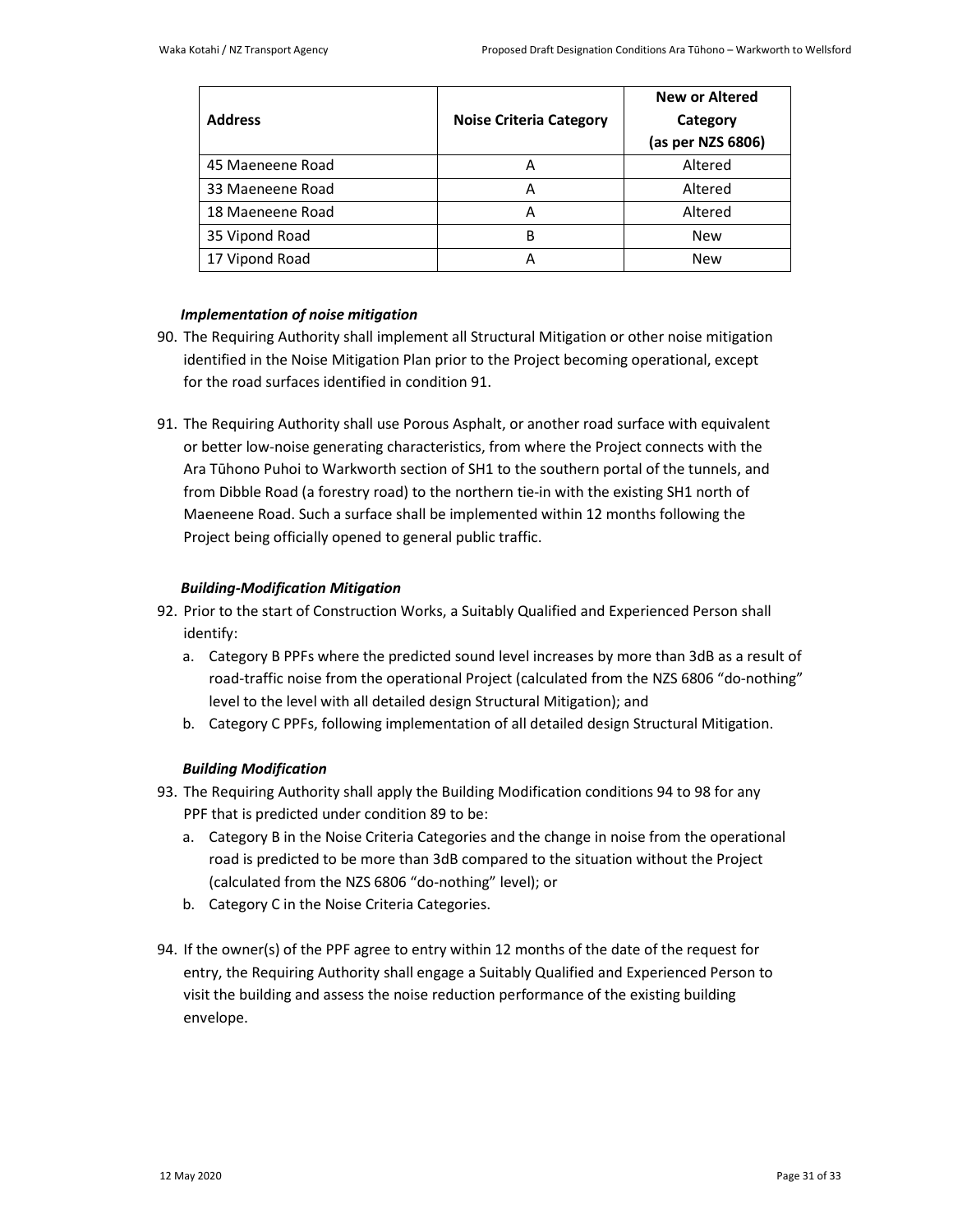- 95. If the Requiring Authority cannot meet the requirements of Conditions 90 because:
	- a. The building owner(s) agreed to entry, but entry was not attainable by the Requiring Authority (e.g. entry denied by a tenant); or
	- b. The building owner(s) did not agree to entry within 12 months of the date of the request for entry (including where the owner did not respond within that period); or
	- c. The building owner(s) cannot, after reasonable enquiry, be found prior to completion of construction of the Project.

The Requiring Authority will be deemed to have complied with those conditions and the Requiring Authority shall not be required to implement Building-Modification Mitigation to that building.

- 96. Within six months of an assessment of a PPF being undertaken in accordance with Condition 92, the Requiring Authority shall give the owner(s) of each PPF written notice advising:
	- a. If Building-Modification Mitigation is required to achieve 40 dB LAeq(24h) inside Habitable Spaces when windows are open 100mm for ventilation; and
	- b. The options available for Building-Modification Mitigation, if required; and
	- c. That the owner has three months to decide whether to accept Building-Modification Mitigation and to advise which option for Building-Modification Mitigation the owner(s) prefers (if more than one option is available).
- 97. The Requiring Authority shall implement the Building-Modification Mitigation agreed in accordance with Condition 94, in a reasonable timeframe agreed with the owner.
- 98. If the Requiring Authority cannot meet the requirements of conditions 94 and 95 because:
	- a. An alternative agreement for mitigation was reached with the building owner(s); or
	- b. The building owner(s) did not accept the offer to implement Building-Modification Mitigation within three months of the date of the written notice being sent (including where the owner did not respond within that period); or
	- c. The building owner(s) cannot, after reasonable enquiry, be found prior to completion of construction of the Project;

then the Requiring Authority will be deemed to have complied with those conditions.

## *Noise Mitigation Plan*

- 99. Prior to the Project becoming operational, the Requiring Authority shall prepare, a Noise Mitigation Plan (NMP) in accordance with the NZ Transport Agency P40 Noise Specification 2014, or any subsequent version and provide it to the Manager for information
- 100. Within 12 months of completion of Construction Works, the Requiring Authority shall prepare, a post-construction review report in accordance with the NZ Transport Agency P40 Noise Specification 2014, or any subsequent version, and provide the postconstruction review report to the Manager for information.